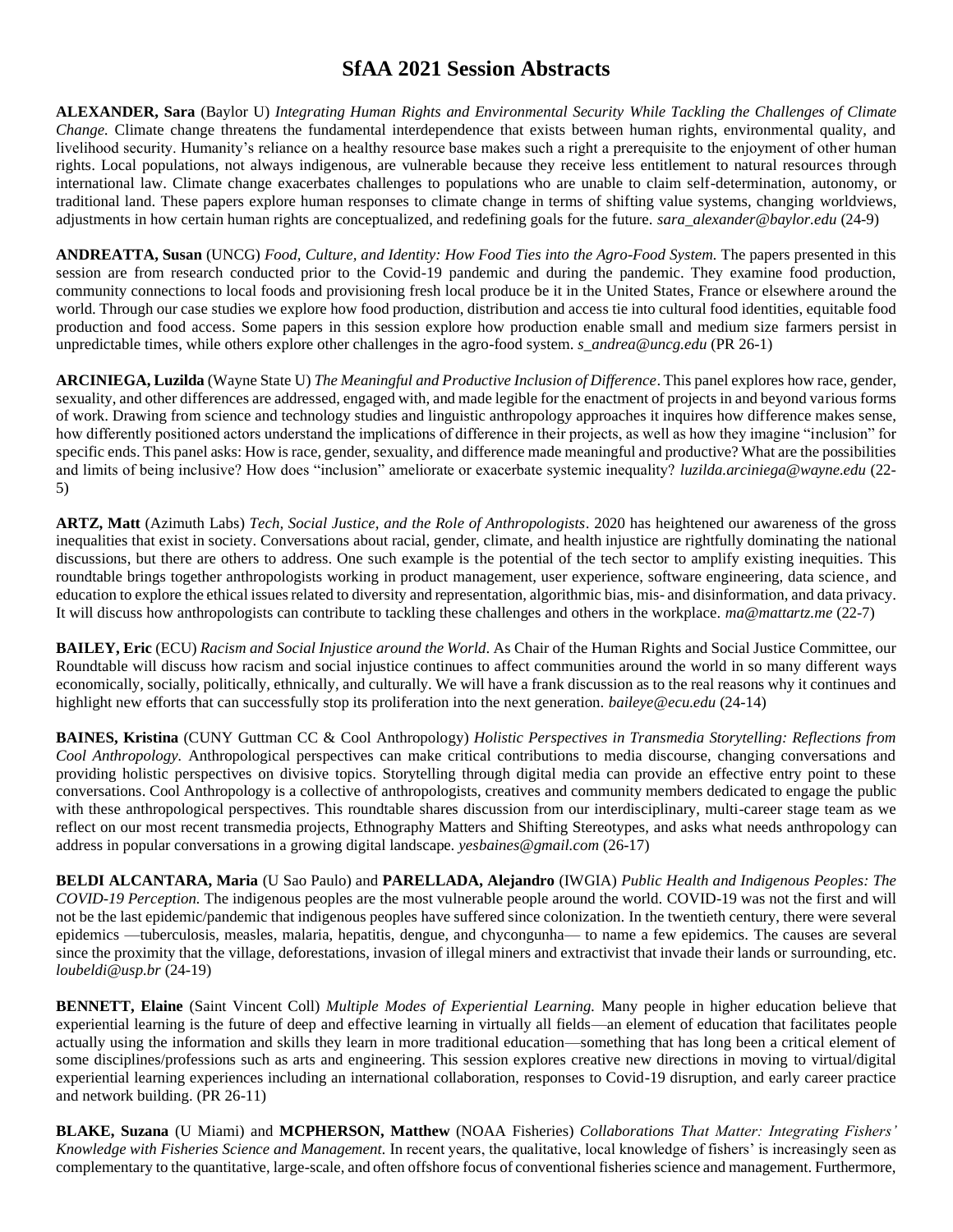participatory work is viewed as critical for moving towards a fisheries management framework that focuses attention on ecosystem interactions, as well as societal impacts, values and responses. Despite its importance, however, fishers' knowledge remains underutilized in fisheries management. In this session, we focus on examples of research that uses fishers' knowledge to complement our understanding of the ecosystem to inform fisheries science and management. *Suzana.Blake@noaa.gov* (22-13)

**BLOCK, Ellen** (CSBSJU) *Healthcare Providers and COVID-19: Experiences from the US, UK, Mexico, and Argentina, Parts I-II.*  COVID-19 has brought global economies, communities and families to a standstill. Its impact is wide-reaching and goes beyond infected individuals to impact every facet of society. Few groups have been as impacted by COVID-19 as healthcare providers working on the frontlines of the pandemic. This panel explores healthcare providers experiences in the US, UK, Mexico and Argentina. We consider the varying effects of COVID-19 on the mental health, wellbeing, personal relationships and gendered experiences of clinicians, the reverberating effect on patient care, and how knowledge from these timely studies can help in shaping the response to COVID-19 moving forward. *eblock@csbsju.edu* (23-9), (23-14)

**BRIGHT, Kristin** (Middlebury Coll) *Critical Play: Experiments in Multimodal and Digital Ethnography*. The Body Online (TBO) is a critical digital ethnography lab dedicated to student and community linked research, design, and application. In this panel, TBO participants reflect on multimodal ethnography as critical play. Drawing on their work on TikTok, Instagram, and YouTube, and their engagement with community based organizations in healthcare, immigrant rights, and technology, panelists examine the various sorts of pedagogies and material expressions that digital ethnography can realize, from BLM activism in Brazil, to Latinx farmworker rights in Vermont, Pakistani feminism on Instagram, and pandemic telemedicine. *kbright@middlebury.edu* (25-17)

**BRONDO, Keri** (U Memphis) and **WALLACE, Tim** (NCSU) *Field Schools in Uncertain Times: Assessing Risk for Host Communities, Students, and Faculty.* The 2020 pandemic abruptly terminated study abroad. Now in the pandemic's grip, some institutions are preparing for an eventual return to study abroad but must (re)assess the risks involved. Pandemic-era risk assessment is more complex today for both students and for host communities. How can anthropologists advise both host communities and institutions to prepare for demands for health safety prior to student travel? How can rural communities recover their ability to host students without contagion? Roundtable participants draw on their field school experiences discussing challenges and strategies for preparing host communities, students and institutions to safely (re)engage in study abroad. (23-13)

**BROWN, Brenda** (GA Dept of Public Hlth) *Healthcare Professionals' Education: Navigating amid Uncertainties and Change*. Education for healthcare professionals is demanding for both faculty and students. Even small changes can increase stress and anxiety. What happens when major unexpected changes occur? How do faculty help students bridge the gap between theory and practice? What occurs when a pandemic strikes? How can education be improved to address workplace diversity? Changes are unsettling but necessary. Healthcare education must adapt to prepare students for real life as professionals. This session brings together several experiences in which faculty and students had to navigate through uncharted territory to ensure quality education, meet learning outcomes, and effect changes for improvement. *rnksu2015@gmail.com* (26-5)

**BROWN, Madeline** (UMD) and **SCHRODER, Whittaker** (UFL) *Cultural Resource Management for the Future*. This session explores new methodological and theoretical approaches to working with cultural resources with the goal of managing resources for the future. By integrating natural and cultural resource conservation, it is possible to make management work towards building resilient social and ecological communities. Moreover, working with complex systems will require creative solutions to both in situ and ex situ resource management and conservation. Papers in this session cover use of LiDAR in the Maya lowlands, cultural resource maps in the Eastern US, integrating conservation through common threats, assessing resilience of oyster social-ecology in coastal communities, and incorporating anthropological data into landscape planning and design. *mtbrown@umd.edu, wschroder@latam.ufl.edu* (24-5)

**BRUNS, Bryan** (Independent) *Activism and Scholarship in Times of Transition*. How can scholars and practitioners best combine professional work with social and environmental citizenship and action? In the context of heightened concern about racial justice and climate emergency, this session will provide a space to discuss the challenges and opportunities of activism. It may be of interest to those living with these engagements, considering changes, or reflecting on their experience; including activism within or along with ongoing professional work, career changes, and other personal and professional transitions. *bryanbruns@bryanbruns.com* (23-25)

**CANNON, Terry** (Inst of Dev Studies), **HOFFMAN, Susanna** (Independent), and **WILKINSON, Olivia** (Joint Learning Initiative on Faith & Local Communities) *Sense and Nonsense: Bogus Categories and Saying What We Mean in Disaster Research, Part I*. Disaster research and practice is laden with terminology that is now partly determined by the funding mechanisms and priorities of the institutions that fund and operate in disaster risk reduction. Concepts that we use in academic research have become tainted by the problem that many of these institutions want to avoid looking at disaster (especially vulnerability and poverty) causation. The panel will discuss a range of these concepts, including "community," "resilience," "network," "localized," "stakeholder," "vulnerability" in humanitarian activities. Can they considered as 'bogus' – are these concepts co-opted by systems of power that prefer to ignore or downplay causation in analysing disasters and climate change? *t.cannon@ids.ac.uk* (26-3)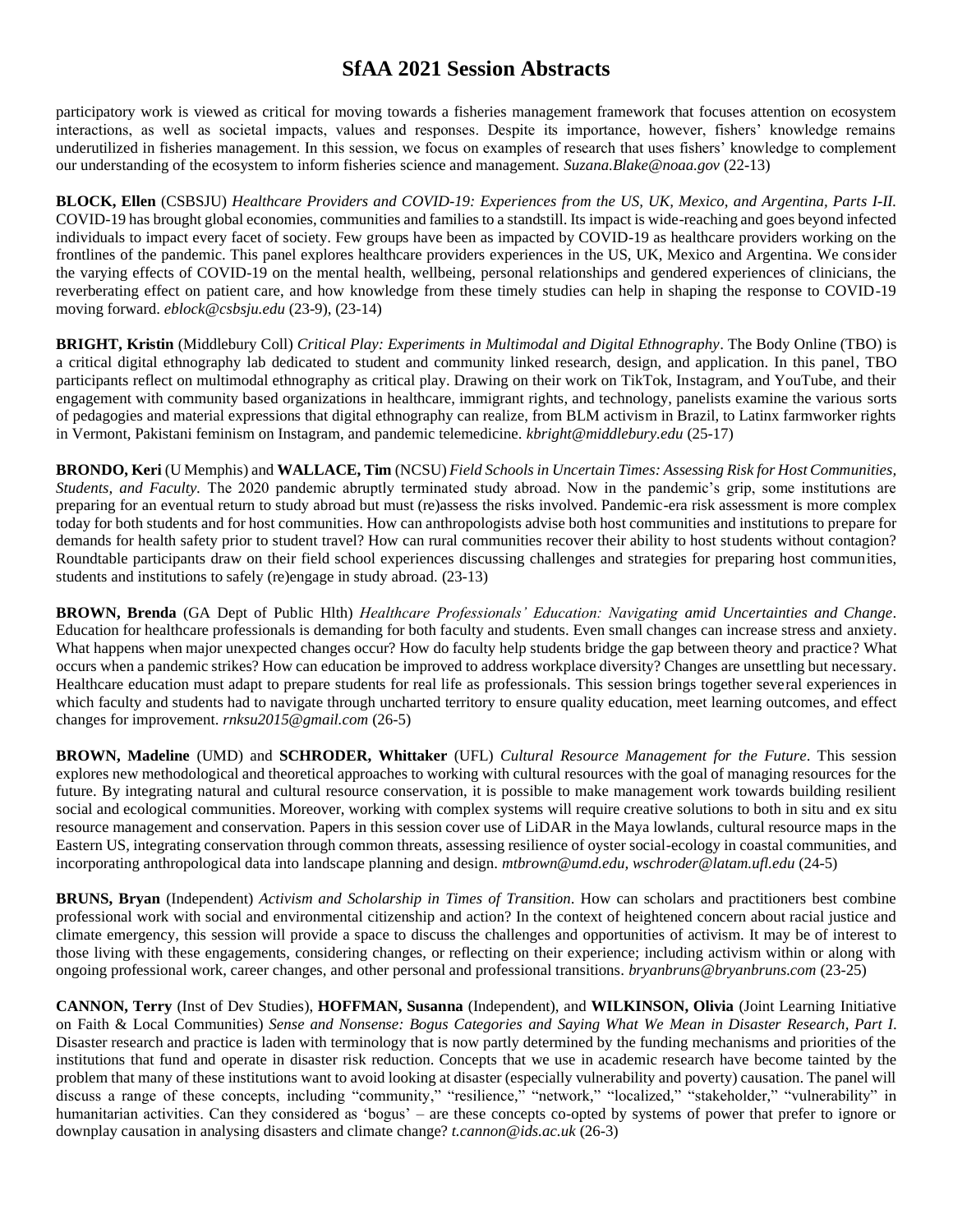**CANNON, Terry** (Inst of Dev Studies) and **OLIVER-SMITH, Tony** (UFL Emeritus) *Sense and Nonsense: Bogus Categories and Saying What We Mean in Disaster Research, Part II*. Disaster research and practice is laden with terminology that is now partly determined by the funding mechanisms and priorities of the institutions that fund and operate in disaster risk reduction. Concepts that we use in academic research have become tainted by the problem that many of these institutions want to avoid looking at disaster (especially vulnerability and poverty) causation. The panel will discuss a range of these concepts, including "community," "resilience," "network," "localized," "stakeholder," "vulnerability" in humanitarian activities. Can they considered as 'bogus' – are these concepts co-opted by systems of power that prefer to ignore or downplay causation in analysing disasters and climate change? *t.cannon@ids.ac.uk* (26-8)

**CARATTINI, Amy** and **SPREHN, Maria** (Montgomery Coll) *Teaching Race and Ethnicity*. For over a century, anthropologists have examined the concepts of race and ethnicity, however, an understanding of how these categories are socially and culturally constructed is not always visible in the public purview or at institutional levels. In this arena, anthropology needs more visibility. In order to continue the educational goals of the RACE Project, this panel explores possibilities and new methods for teaching students and the general public about anthropological knowledge on race and ethnicity. The end goal is to impact personal and public understandings so that the anthropological perspective is applied to policy at various levels and to community building. *amy.carattini@montgomerycollege.edu* (26-19)

**CLARK, Heather** (U Washington) *Where/When Can We Breathe?* Recently, in the Disability Justice Community, there has been discussion how the dual pandemics have exposed the need to use an intersectional framework when discussing these topics. Is the Disability Justice Community a place for people, who identify as BIPOC and disabled, can be their whole authentic self—a space we can breathe? Or is it a community where we have to be political—for some just showing up is a political act. Black women are expected to show up brave and ready to fight but is there space where we can be our whole self and simply breathe. *hdc2@uw.edu* (27-1)

**CLAY, Patricia M.** (NOAA Fisheries) and **FISKE, Shirley** (UMD) *Climate Change in the Coastal and Marine Environment: Impacts and Adaptations, Parts I-I1.* For decades the oceans have absorbed heat and CO2, contributing to stability for coastal zones with relatively small impacts to the marine environment. That is no longer the case. As a result, both communities in the coastal zone and those who make their living at sea are being impacted in new and more challenging ways. Reactions of those impacted have been diverse, ranging from unbelief to active adaptation. This session explores specific examples of some of those reactions and their implications for the future coastal communities and marine-based occupations. *Patricia.M.Clay@noaa.gov* (27-2), (27-7)

**CONTRERAS, Ricardo** (OR State U) *Undergraduate Research in Times of the Pandemic: The Oregon State University Ethnographic Field School Summer 2020.* In this session a group of undergraduate students will present the work they did as part of the Ethnographic Field School course the session organizer taught in Summer 2020. The course had the objective of introducing students to ethnographic research focusing on the COVID-19 pandemic and using virtual data collection methods. The students researched a variety of topics related to the economic, social, and mental health impact of the pandemic. In this session, students will describe their research and reflect upon their learning experience in the Ethnographic Field School class. (27-12)

**DANCE, Eola** (Howard U) *Ending the Silences in the Making of America: A Roundtable Exploring History, Policy, and Descendant Engagement in Public Institutions.* Through the lens of ethnohistory, law and public policy this roundtable will explore the challenges and successes in documenting and telling the history of 1619 and the contributions and experiences of Africans and their descendants in the Americas. Emphasizing concepts of freedom, power, and agency this discussion will navigate difficult topics in social history and the importance of new scholarship, civic dialogue, standards of learning, and historic preservation. Subject matter experts will illuminate collaborations in research, memorialization, and commemoration in the US and the Africans Diaspora on the topic of slavery and global shared heritage. (26-6)

**DANCE, Eola** (Howard U) *Reclaiming the Narrative: Exploring the History of First Africans in Virginia through Descendant Engagement.* Join Colonial National Historical Park and the Institute for Historical Biology of William and Mary as we explore African American culture, life, and history in Virginia and the significance of community engagement, archeology, and ethnohistory in documenting and telling untold or marginalized histories. This "crucial conversation" highlights polyvocal approaches to community engagement and the importance of collaboration in navigating shared histories, with emphasis on empowering communities to tell their own stories. Team leads Dr. Michael Blakey, Dr. Joseph Jones, Dr. Audrey Horning, and Dr. Dwayne Scheid will be joined by National Park Foundation Director of Cultural Resources, Monica Rhodes, in discussing the African American experience and complex issues of remembrance, DNA analysis, oral history, and repatriation. (22-11)

**DENGAH, Francois** (USU) and **SAAD, Summar** (Wayne State U) *Ethnographic Field and Data Analysis Methods: One-on-one Mentoring.* The Society for Anthropological Sciences has assembled ethnographic methods experts to answer questions one-on-one about the following research methods: cultural consensus, cultural consonance, corpus-driven ethnography, elicitation by frame, freelisting, interviewing, lexical analysis, pile sorting, social network analysis, survey methods, and symbolic projective tasks, and other field methods. To familiarize attendees with their realms of expertise before the annual meeting, each expert participant has posted materials (videos, manuscripts, and presentations) demonstrating how they have applied their methodology within the context of a case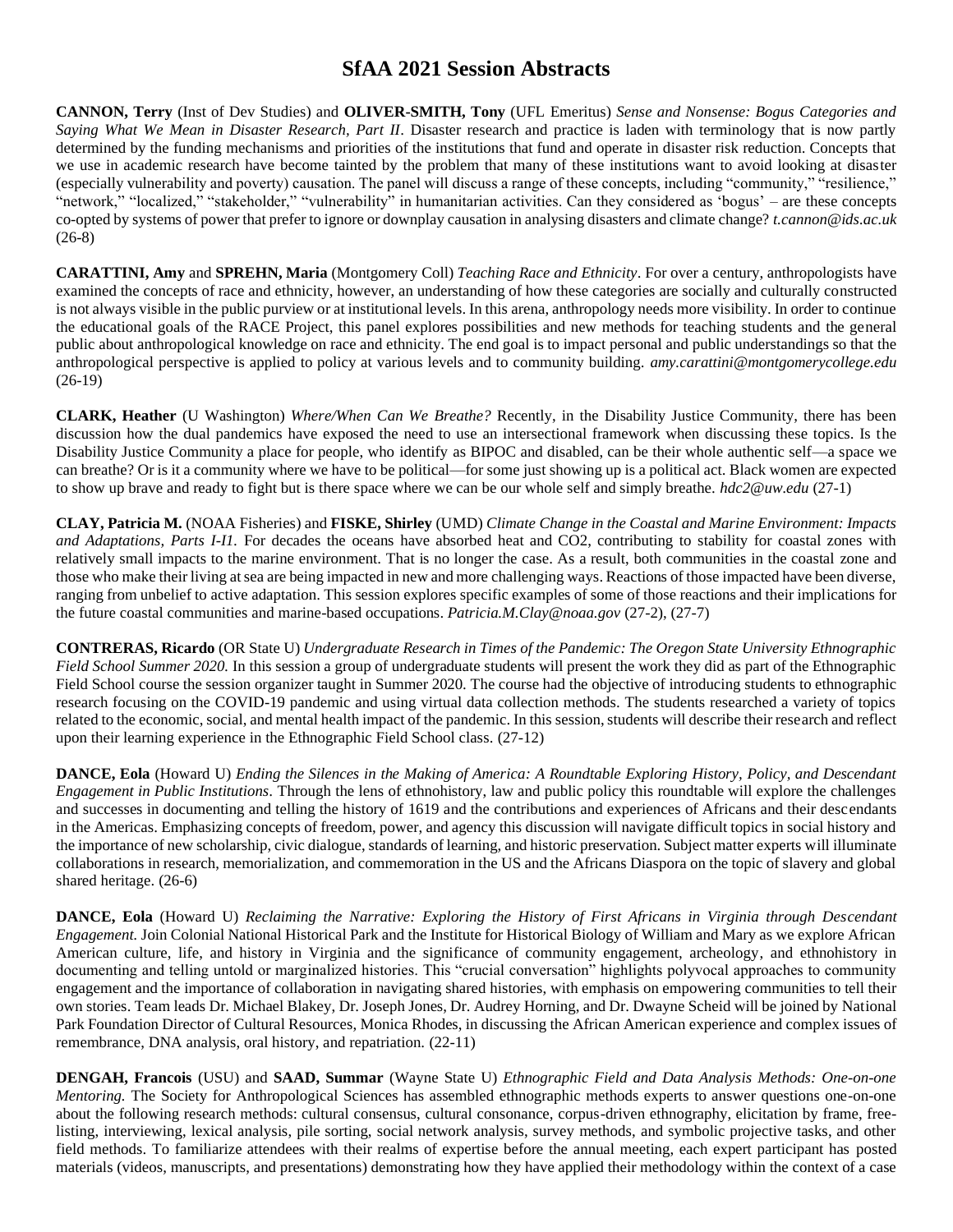study on the Society for Anthropological Sciences website: sas.anthroniche.com/mentoring-event-materials/. *francois.dengah@usu.edu* (27-9)

**DENNISON, William** and **VARGAS-NGUYEN, Vanessa** (UMD Ctr for Env Sci) *Integrating Social and Natural Science for Managing Coupled Human and Natural Systems, Part II.* In Part Two of this session, our multi-national panel will discuss the codevelopment of COAST Card (Coastal Ocean Assessment for Sustainability and Transformation). The framework is first developed for the Chesapeake Bay, capitalizing on existing report cards to integrate social network analysis and system dynamics modeling. It is then simultaneously being adapted for Manila Bay (Philippines), Tokyo Bay and Ishigaki Island (Japan), and the Goa Coast of India. Applying the COAST Card framework in these different systems with varying cultures present both shared and unique challenges in integrating social and natural sciences for managing coupled human and natural systems. *dennison@umces.edu* (23-20)

**DEUBEL, Tara** (USF) *Women's Perspectives on Gender-based Violence in the US and Abroad.* On a global scale, gender-based violence takes on multiple dimensions ranging from physical and sexual violence to economic and political disenfranchisement and social exclusion. Forms of violence continue to plague women at high rates throughout the world, and feminist organizations often take the lead in advocating for legal change, increasing dialogue and awareness of violence, and designing programs at the community and policy level. This panel brings together researchers from the University of South Florida working in the US and developing countries in Africa and Latin America to explore issues of gender-based violence and forms of exclusion that impact women. Through a human rights perspective, we will explore the policy context affecting violence, including legal protections for women and the role of the state and NGOs in assisting victims of violence. Panelists will reflect on personal experiences in the field working with participants affected by trauma and discuss the role of applied anthropology in combating GBV and working to reintegrate victims into society. *deubel@usf.edu* (25-12)

**DONKERSLOOT, Rachel** (Coastal Cultures Rsch) and **RINGER, Danielle** (UAF) *Inequities and Erasures: Decolonizing and Indigenizing Alaska Fishery Science and Management Systems.* Alaska's Indigenous fishing communities are historically and contemporarily impacted by events and inequities linked to western and Eurocentric science and decision-making processes that erase Indigenous Peoples, values, worldviews, and long-standing effective stewardship systems. This session presents collaborative and Indigenous-led research projects dedicated to centering Indigenous conceptions of well-being, and elevating Indigenous knowledge and values in Alaska fishery science, policy, and education. This session will feature current research in Alaska that seeks to fundamentally shift fishery science and decision-making processes by centering Indigenous Peoples, values, knowledges, and practices in new governance systems. Presentations will be followed by a dialogue. *rachel@coastalculturesresearch.com* (23-22)

**EVERSOLE, Robyn** (Ctr for Soc Impact, Swinburne U of Tech) *Can We Transcend Language Boundaries in Applied Anthropology?: SfAA Global Invites Your Views.* Applied anthropologists in the English-speaking world tend to disregard work in other languages, while institutions give less credence or value to their inclusion. Even more troubling, applied anthropologists writing in non-English languages often privilege English sources. The invisibility of non-English applied anthropology decreases the opportunities to enrich our field with insights from different academic, practice and cultural traditions. In this panel, we consider the challenges in language, and ask: How can international collaboration transcend hierarchical orderings of language and work across boundaries to generate new kinds of knowledge for practical solutions? What role can international collaboration play? *reversole@swin.edu.au* (22-22)

**FAAS, A.J.** (SJSU) and **BARRIOS, Roberto** (SIU) *Entangled Roots and Otherwise Possibilities: The Anthropology of the COVID-19 Pandemic, Parts I-II.* This panel presents questions and preliminary research on COVID-19 from the anthropology of disasters and related fields. We explore and critique frameworks for interpreting the pandemic, drawing on (post)colonial critique; discourses and relations surrounding sites of intense human-animal relations; science and technology studies; research ethics and accountability; disaster capitalism and the giving of gifts; mobility, migration, and viral encounters; and recovery, or how we (re)assemble our worlds mindful of disaster and pandemic root causes and with an eye towards otherwise possibilities. *aj.faas@sjsu.edu, rbarrios@siu.edu* (23- 5), (23-10)

**FABRI, Antonella** (Caleidoscopio Ethnographic Rsch) *The Bidet, Turkish Toilet, the Arab Spray and More.* Contributors discuss a variety of local artifacts for intimate hygienic practices. Participants, including users and design researchers will highlight not only their own personal misunderstandings and mishaps, but also the constellation and relationships of history reflected in these objects and practices. As hygiene practices are informed by people's norms and behaviors, they reflect not only local notions of cleansing, but also stages of transformation and internalization of rules. The bidet, the so-called Turkish toilet, and the Arab spray are not curious objects, but rather exemplars that point to cultural logics and contexts and stand for symbols of respectability, decency, immorality and deviancy. *antfabri@gmail.com* (25-2)

**FARO, Elissa** (U Iowa Carver Coll of Med) *Connecting Anthropology through Practice, Part I*. Despite being trained as solo practitioners destined to work among similarly trained colleagues, many anthropologists work on interdisciplinary teams outside of traditional academic homes. As Covid-19 has curtailed opportunities for in-person networking and skill-building, it is both more important, and more difficult, for those who work outside of anthropology programs to create and maintain networks of anthropological practice. Building on the theme of "social ecologies," Part One of this two-part session provides theoretical and methodological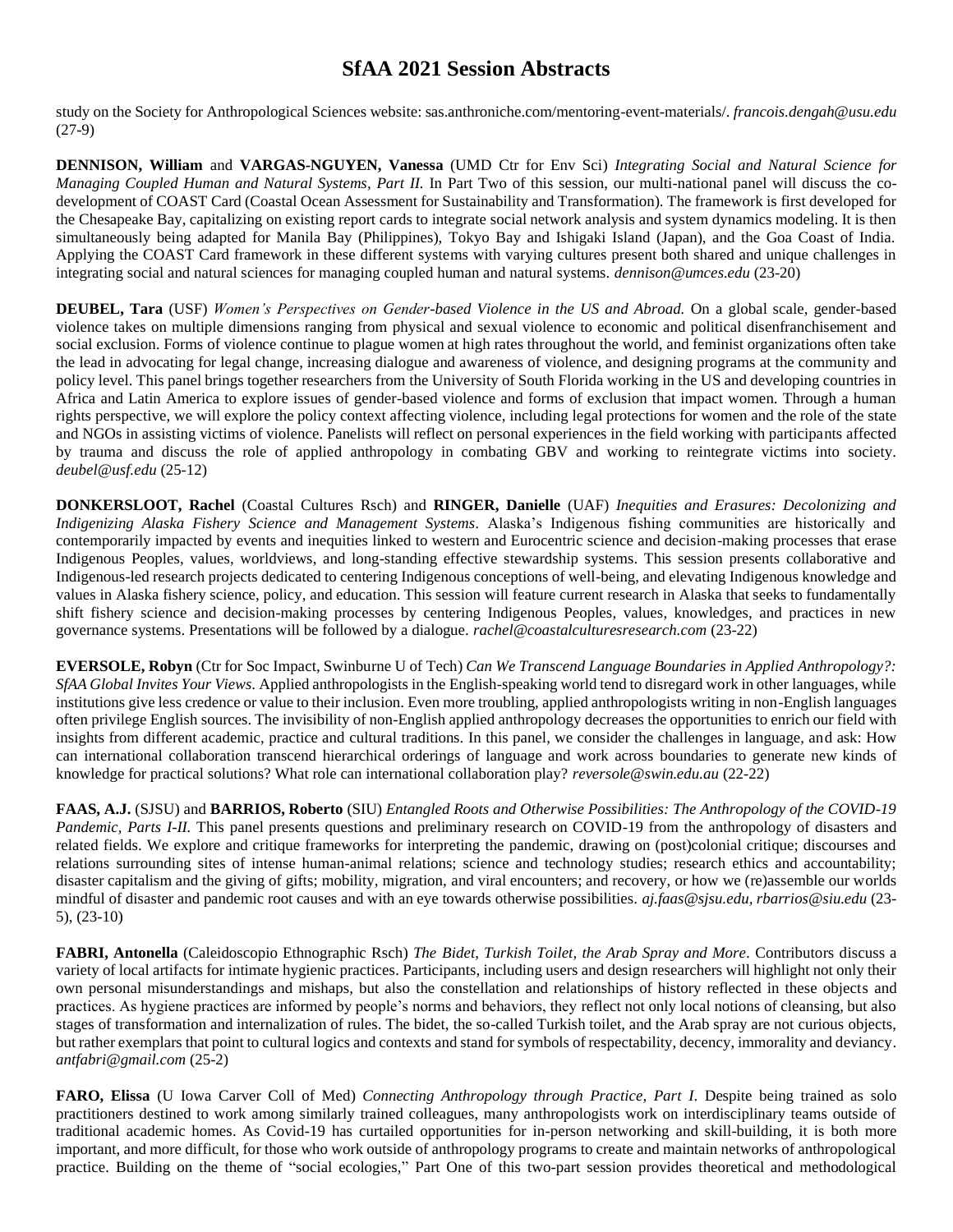grounding for an open discussion about how practicing anthropologists can maintain disciplinary knowledge, conduct research, and expand professional communities in the current remote-work climate. *elissa-faro@uiowa.edu* (23-12)

**FELDMAN, Lindsey** and **BRONDO, Keri** (U Memphis) *COPAA Department Reflections on Applied Anthropology Training*. Applied anthropology is experienced differently in the classroom, in job applications, and ultimately in the realm of professional practice. In this roundtable, five representatives from applied programs will share their pedagogical experiences in applying anthropology across educational and organizational institutions. They will draw on their experiences of in-class field experiences, pairing students with professional mentors, and graduate practicums (all techniques that they use to help bridge the gap between university educations and applied careers), discussing what's worked and what hasn't. A subsequent discussion with audience members will focus on identifying transformative approaches that programs can use to help prepare their students for applied careers. *lrfldman@memphis.edu* (24-23)

**FIETZ, Helena** (UFRGS) and **WILLIAMSON, Eliza** (WUSTL) *Public Policy and Disability in Brazil: Accessing Rights in a State of "Retrocessos," Parts I-II.* This panel, composed of Brazilian and North American scholars, examines contemporary public policy for disabled people in Brazil. The past few decades have seen a marked increase in policies aiming for the "inclusion" of people with disabilities in economic, cultural, and social life—most of this resulting from disabled people's self-advocacy. However, it is necessary to turn a critical lens on the ways these initiatives have been constituted and what their actual effects are. Brazil's current political moment has generated a series of retrocessos—setbacks—in disabled people's rights. The Bolsonaro administration makes performative gestures of "inclusion" while turning back the clock on vital gains in disability rights. *helenafietz@gmail.com* (27-6), (27-11)

**FIX, Gemmae** (VA & Boston U Sch of Med) *Connecting Anthropology through Practice, Part II.* Despite being trained as solo practitioners destined to work among similarly trained colleagues, many anthropologists work on interdisciplinary teams outside of traditional academic homes. As Covid-19 has curtailed opportunities (like SfAA) for in-person networking and skill-building, it is both more important, and more difficult, for those who work outside of anthropology programs to create and maintain networks of anthropological practice. Building on the theme of "social ecologies," Part Two of this two-part session describes panelists' and other SfAA participants' experiences in response to a predetermined prompt for reflection on practicing anthropology in the current remotework climate. *gmfix@bu.edu* (23-17)

**FLACHS, Andrew** (Purdue U) *Story Maps and Digital Humanities as Tools for Anthropological Education, Communication, and Effective Collaboration*. Story maps and other spatially explicit digital humanities projects can be effective tools for anthropological teaching, public science communication, and collaboration with partner communities. In this roundtable, we discuss the role of story maps and related digital humanities projects in building a more accessible platform for anthropological discussions and useful collaborations between academics, practitioners, and community members. By expanding the range of anthropological tools for applied projects, we aim to explore new and creative avenues for disseminating information, educating students, and empowering collaborators. *aflachs@purdue.edu* (27-19)

**FOSHER, Kerry** (Marine Corps U) *Anthropology in U.S. Military Organizations: A Retrospective and Prospective Roundtable, Parts I-II.* The early 2000s brought renewed interest in anthropology among military organizations. As anthropologists were hired by the military, the discipline began to take a deeper interest in their activities and the ethics of their work. However, the roles anthropologists hold varied over time, creating a changing landscape of practice that is challenging to understand and has implications for future work in the sector. This roundtable brings together anthropologists who have held a range of roles in relation to the military to discuss changes in practicing anthropology with the military and provide perspectives on the future of practice in this sector. (23-18), (23-23)

**FOSTER, Brian** (Emeritus, U Missouri) *Constituents, Sectors: How the Differences Play Out, for Better or Worse, Parts I-II.*  Institutions of higher education have a broad range of constituents, which have very different—even conflicting—expectations and interests. The constituencies vary by sector and location and include such groups as students, donors, legislators, faculty, disciplines, administrators, graduates, employers, professional associations, and accrediting bodies. A key constituency is "regents" or "trustees," whose roles vary greatly by sector—e.g., public or private institutions, research universities, liberal arts colleges, regional universities. Understanding these dynamics is critical in many ways—e.g., for successful management, political advocacy, academic quality, and research productivity. This session explores pluses and minuses of these complex dynamics. *fosterbl@missouri.edu* (24-2), (24-7)

**GARCIA-GOMEZ, Diana Carolina** and **BALA KANNAN, Smruthi** (Rutgers U) *Translating for Resistance, Comprehension, and Negotiation: Young People's Language Culture Ecologies in the Global South.* Research on language culture preservation within communities affected by global trends is often located in adult spaces, conversations, and pedagogy. However, youth and children, especially within communities in the global South, are agential in preserving and recognizing their language cultures. This panel presents different ways in which young people translate between regional and global languages across museum pedagogy in Medellín, Colombia, social-media content from central and east India, and school spaces in Tamil Nadu, India. The panelists explore translation as a form of young people's resistance, comprehension, and negotiation between local language cultures in the face of shifting global forces. *dcg93@scarletmail.rutgers.edu* (22-19)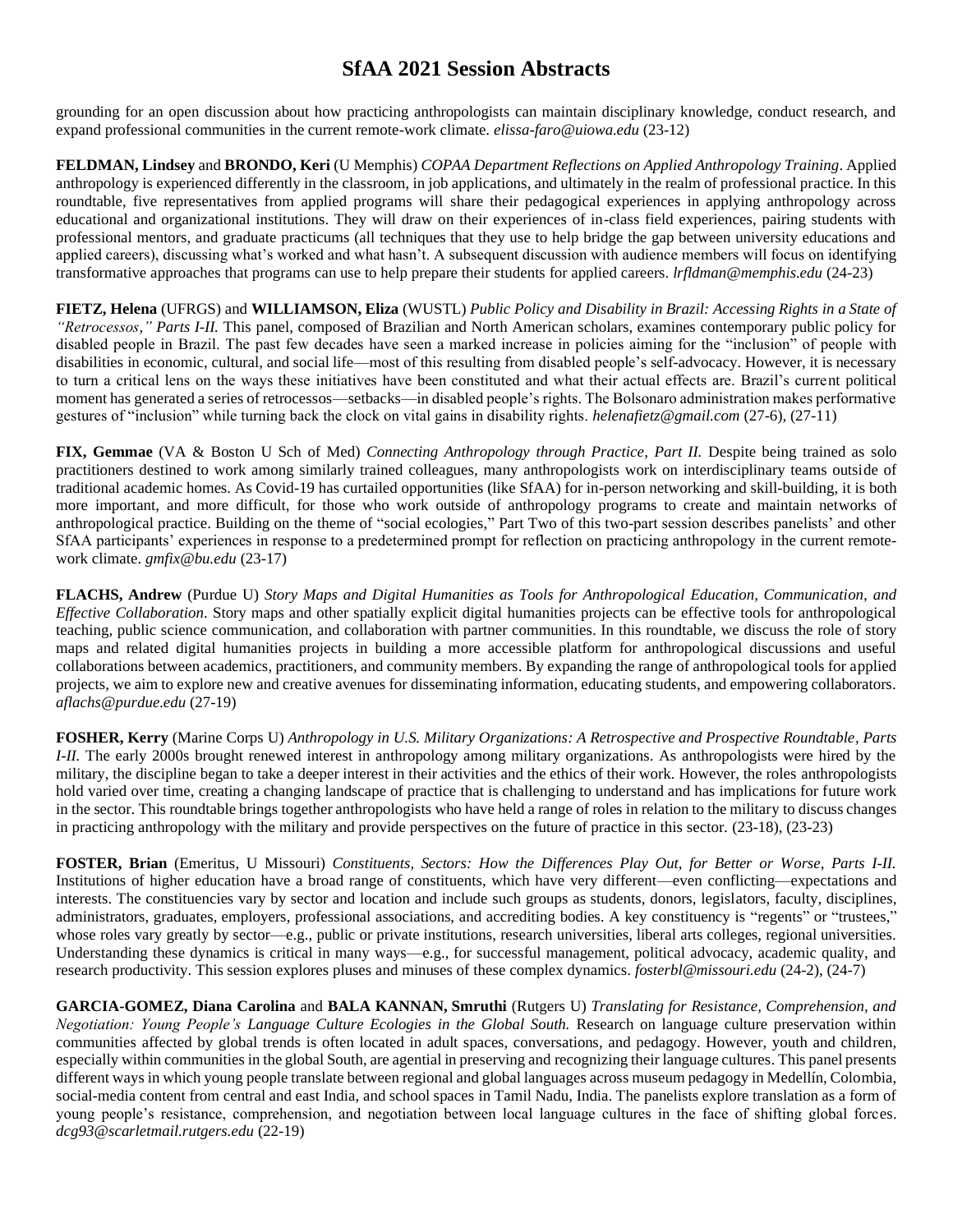**GEMEDA, Mekbib** (EVMS) *Coastal Virginia and African American Sociocultural Ecologies, Past and Present*. The session will recount experiences of African Americans in a region of original entry to the Americas through a conversational exploration of memory, healing and resilience, and present some of the challenges in contemporary retelling and engagement of voices. Early and contemporary African American and Native American experiences, the story of African American midwives and a contemporary weekly radio show focused on African American perspectives will be explored to paint a small collage of the African American experience in the region. Academic efforts to map historical presence and current community engagement in the pandemic will also be discussed. *gemedam@evms.edu* (22-1)

**GOEDKEN, Cassie** (CADRE Iowa City VA) and **REISINGER, Heather** (CADRE Iowa City VA & U Iowa Carver Coll of Med) *Integration of Qualitative Methods into an Infection Prevention and Antimicrobial Stewardship Practice-Based Research Network (PBRN).* This session will tell the story of how applied anthropologists and other social scientists worked with infectious disease clinicians to develop a practice-based research network across 15 geographically-dispersed Veteran Affairs Healthcare Systems (VAHCS). Our team, the Qualitative and Implementation Core (QIC) is comprised of social scientists with expertise in qualitative methods and implementation research. We aimed to build a nationwide network of qualitative researchers who conduct interviews on infection control and antimicrobial stewardship related projects with the overarching goal of improving patient health outcomes. Papers describe development of the network, discuss qualitative training methods for non-qualitative researchers and present three case studies. *cassie.goedken@va.gov* (PR 23-10)

**GONZALEZ BAUTISTA, Noémie** (U Laval) and **JOHNSON, Mei** (DE Emergency Mgmt Agency) *The Future of the Risk and Disaster TIG: Fighting White Supremacy and Racism to Build an Inclusive Community.* Recently many organizations released statements of solidarity toward Black, Indigenous and People of Color and denounced systemic racism. Let's use this momentum for more concrete work to dismantle racism and white supremacy in our own groups, organizations, and beyond. This session will be an opportunity for all TIGs & organizations to share past and present actions, resources, and ideas for future actions. We aim to collect those resources, tools, and plans and make them available for all groups and members to work together to dismantle systemic racism and build a more inclusive and diverse Society for Applied Anthropology. *noemie.gonzalez@gmail.com* (26-13)

**GONZALEZ, Cirse** (Chesapeake Bay Nat'l Estuarine Rsch Reserve) and **FEURT, Christine** (Wells Nat'l Estuarine Rsch Reserve) *The NERR Coastal Training Program: Driving Our Collective Coastal Future.* The National Estuarine Research Reserve System's 29 co-managed sites conduct research and stewardship, and empower communities. Its Coastal Training Program targets decision makers in a variety of sectors - all with a vested interest and impact on our nation's coastal waters and lands. Through technical assistance, professional development and facilitation, Coastal Training Program coordinators are tasked with making science relatable, accessible and applicable, a charge that manifests itself in a variety of place-based ways nationwide. Learn how coordinators operate at the nexus of human and natural systems, influencing resource management and driving the direction of our collective coastal future. (26-23)

**GRACE-MCCASKEY, Cynthia A.** (ECU) and **PAOLISSO, Michael** (UMD) *Critical Conversations: Coastal Community Resilience and Adaptation to Flooding.* This session will focus on critical questions or issues related to coastal community resilience and adaptation to flooding. We will focus specifically on how Norfolk and the surrounding communities are responding to challenges due to flooding, including current research and policy related efforts. We will also discuss interdisciplinary approaches to increasing community engagement and collaboration when addressing coastal flooding, and share strategies for highlighting critically important environmental and social justice issues. Although we will focus on the Norfolk area, topics discussed will be applicable to researchers and practitioners working throughout the world, and we encourage participation from anyone interested. (22-6)

**GREEN, Amanda** (EKU) and **THOMPSON, Jennifer Jo** (UGA) *COVID, Food Security, and Food Justice*. In this session, we explore food insecurity in the coronavirus pandemic. From an ethnographic perspective, we examine the experience of, and community responses to, food insecurity during COVID across the continental United States and Puerto Rico. What does ethnographic data reveal about the resilience and sustainability of society? And how can we develop anthropological praxis to transform our social systems for a more equitable and just food system? The session will allow each member 5-10 minutes to present research and practice, followed by a structured Q&A that allows for deliberation on the topic of food insecurity, food justice, and the novel coronavirus. *amanda.green@eku.edu* (22-4)

**GRIFFIS, Amanda** (NPS) *Pandemic, Hurricanes, and Heritage: Southeast Resilience Roundtable*. Resilience is defined as the capacity of human and natural/physical systems to adapt and recover from change. This roundtable brings together researchers and practitioners in the fields of resource management, hazards and restoration to explore tools, processes, and examples of resiliency in Southeastern heritage sites. Topics include the affects hazards like hurricanes, sea level rise, freshwater influx and a pandemic have had on tourism, the fishing industry, traditional gathering practices, and communities within National Parks and National Heritage Areas. Panelists will share experiences reevaluating and caring for cultural heritage in a time of climate emergency to prepare for an uncertain future and focus on hope. *amanda\_griffis@nps.gov* (22-10)

**HALL-ARBER, Madeleine** (MIT Sea Grant, retired) *Labor and Immigration in US Fishing Communities*. Immigrants gravitated to fishing and seafood processing as a first step to making their way in a new country. In this session, we will be considering the waves of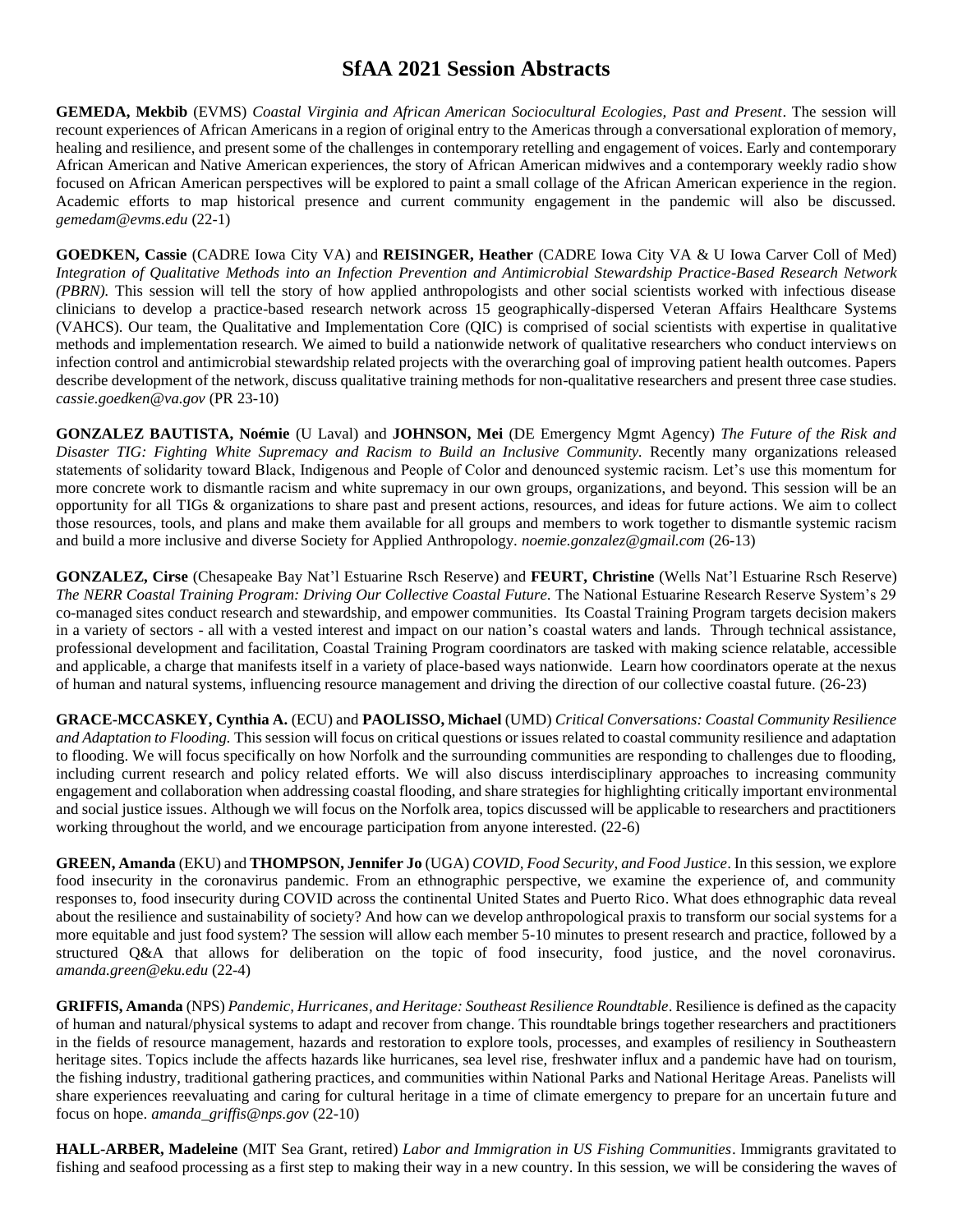immigration to different regions of the US, what attracted them, and how they have been integrated or not into a community, settled or moved on. We will be exploring what role institutions, markets, and/or politics have played in this process. Finally, we will discuss with attendees how information about immigrants in fishing communities could engage the general public in current immigration debates, clearing up misconceptions and, hopefully, engendering empathy. *arber@mit.edu* (25-13)

**HEYMAN, Josiah** (UTEP) and **MOOLENAAR, Elisabeth** (Regis U) *Excellence in Political Ecology: The Eric Wolf Award of PESO.* The winners of the 2020 and 2021 Eric Wolf Awards of the Political Ecology Society will present and discuss their papers. Being award winners, and having a longer format, the quality of the session will be excellent. *jmheyman@utep.edu* (23-11)

**HITCHCOCK, Robert** (UNM) *Voices from the Communities: Interactions and Collaborations among Indigenous People, Anthropologists, and Educators*. Indigenous people in southern Africa, South America, Asia, and other parts of the world have faced discrimination, marginalization, and dispossession of their lands and resources. Non-government organizations and community-based organizations have been collaborating in promoting human rights and attempting to ensure land and resource rights. Drawing on experiences of NGOs. CBOs, and researchers on different continents, this symposium will examine efforts to listen to the voices of indigenous people and to come up with strategies that meet their needs and help to negotiate their rights in the face of challenges from state governments, international agencies, and the private sector. *rkhitchcock@gmail.com* (24-4)

**IZQUIERDO BAYÀ, Marta** (Independent) *Addressing Issues in Four Very Different Dimensions of Diversity.* Very generally, the social issue of diversity is about human differences of many kinds, including ethnic, racial, socioeconomic status, political, regional, linguistic, and professional. Although diversity is generally thought of as implying a valuing of differences, there are many areas that are extremely controversial such as prison inmates, sex workers, and gang members. This session explores different aspects of these complexities from political, ethical, and operational to regulatory, compliance, and public advocacy. (PR 26-5)

**JALIL-GUTIERREZ, Sylvia** (CCSU) *Understanding the Challenges Regarding Health Care among Diverse Populations, Care Givers, and Health Care Professionals, Parts I-II.* What can we know about how people make sense of the health difficulties they face amid the COVID-19 pandemic and before and what can care givers, health care professionals and those dealing with health issues do? The papers in this two-part session deal with various populations that have experienced health care ordeals and geographies before or during the COVID-19 pandemic. These papers also cross national and international borders as we think about how social, cultural, economic, racial, and geographic ecologies intersect with health and health care delivery. Strategies undertaken to improve health care delivery and health outcomes are also discussed. *gutierrezs@ccsu.edu* (26-10), (26-15)

**JINKA RAMAMURTHY, Malavika** (U Arizona) *Ecopreneurship, Voluntourism, and Decolonization: An Anthropological Intervention, a COPAA Student Session.* The papers in this session discuss the ethnographic and anthropological interventions into ecosystem management and colonial legacies. Research related to government policies on ecosystem management in Shanghai and Taipei, the conservation initiatives of Latin American NGOs, and legacies of colonialism, slavery, and White supremacy at the Southern liberal arts college are discussed to highlight a diverse set of geological and political issues. These papers present the ecological, volunteerism, and decolonization engagements of anthropologists. *malavikajinka25@email.arizona.edu* (22-21)

**JOHNSON, Lauren**(UNG) *Fallout from the Covid-19 Pandemic, Direct and Indirect.* The impact of the Covid-19 pandemic on human health has been profound in nearly every part of the world. But, as is widely recognized, the broader social, economic, education, and other impacts are at least as powerful as those on health itself. The papers in this session address impacts in the broad education domain, with focus on how the challenges are being managed, and in some ways, how these coping strategies have led to positive adjustments, modes of instruction, understanding of students' coping strategies, and for solutions that are models for positive changes in higher education. (PR 26-8)

**JOHNSON, Teresa** (U Maine) *Extending Citizenship and Engaging Diverse Disciplines and Perspectives to Enhance Resilience in Marine Social-Ecological Systems*. Enhancing community resilience in the face of social, cultural, economic, political, and environmental change requires embracing the complexity and uncertainty inherent within marine social-ecological systems. This requires advocating for the inclusion of diverse perspectives and extending citizenship in policy discussions and research to new and/or marginalized perspectives and other disciplines. Marine applied social scientists are well positioned to do this kind of transdisciplinary work through their engaged scholarship with diverse stakeholders. This session will illustrate research and engagement efforts aimed to better integrate diverse disciplines and stakeholder perspectives to support decision-making about complex issues facing marine socialecological systems. *teresa.johnson@maine.edu* (22-18)

**JONES, Eric** (UTH TMC) *Examining Resilience in Disasters: Resistance, Adaptation, Transformation*. Papers in this panel address how a group of people faces a hazard and its potentially disastrous consequences and comes out the other side resisting, adapting to, or being transformed by the extreme event(s). By looking at wellbeing, population, and longevity norms of social organization over centuries, decades, or a few years, these studies advance conceptual refinement of the resilience concept as applied to hazards and disasters. Such refinement permits greater attention to mechanisms and thus more targeted applications in disaster mitigation, preparation and recovery through policies and programs. *eric.c.jones@uth.tmc.edu* (27-14)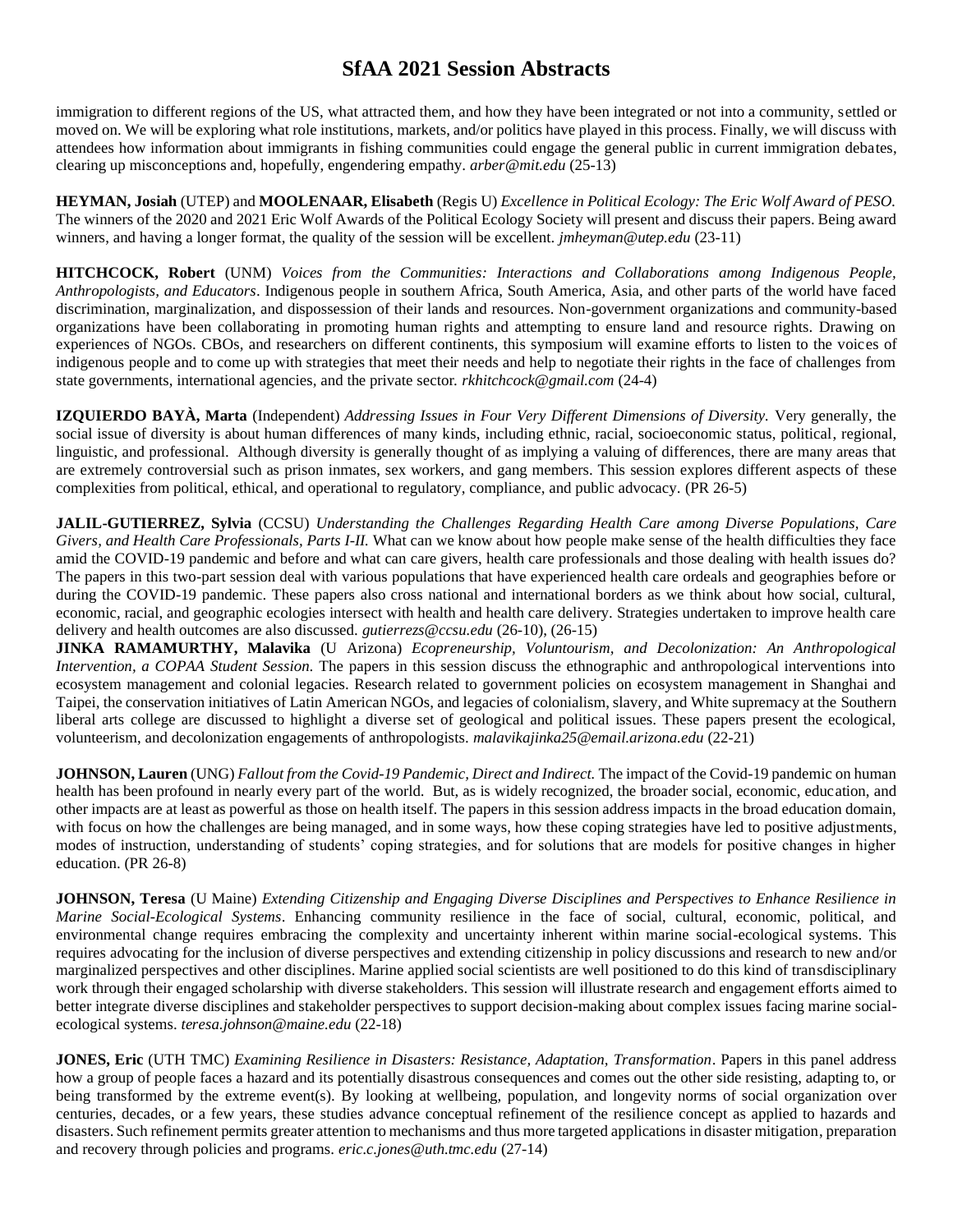**KASNITZ, Devva** (SDS) and **WOIAK, Joanne** (U Washington) *Society for Disability Studies (SDS) Lessons for a Pandemic.* How does disability activism/activists approach our current mess? With complex relationships to risk and vulnerability, following from prior focus on aging with-vs-into disability, specters of risk and fear of loss are palpable. Eliminate from statistics the disabled/not sick, immunologically/respiratory impaired, in congregant setting/poor, (or type A blood), do we even know if age itself is a risk factor? What about the lifetime of learning self-care disability experience imparts? Should we not be leading? Issues include the reality or fear of revictimization and false vulnerability, remedicalization and loss of control, and hard-won lessons from disability experience imparting an (un)recognized better-than-most understanding of risk and precautions. *devva@earthlink.net* (24-10)

**KASNITZ, Devva** (SDS) *Society for Disability Studies Open Business Meeting/Town Hall.* The interdisciplinary Society for Disability Studies is almost 40 years old and has always had a strong component of anthropology and a presence at SfAA. Come meet our Board of Directors! This meeting will discuss our current and future plans and what resources and tools we can share with anyone interested in applying, studying, researching, or teaching critical disability studies. *devva@earthlink.net* (26-24)

**KATZ, Solomon H.** (U Penn) and **HOFFMAN, Susanna** (Hoffman Consulting) *Prospects for Improving Food Security: A Decade View on the Interactions of Covid 19 Pandemic and Climate Change by the Task Force on World Food Problems (TFWFP)*. This round table integrates cumulative insights from the TFWFP on food insecurity since the Great Economic Recession to the Pandemic, which reportedly increased food insecurity by 135 million people to > 950 million over the last eight months. It examines what anthropologists can do and are doing to address and cooperatively solve problems in parallel with the UNWFP, FAO and affiliated organizations. The outstanding work of the UNWFP earned the 2020 Nobel Peace Prize. The TFWFP presents operational goals on food production, storage, distribution, preparation, consumption, and their health effects over the coming decade, led by new leadership and thematic orientation. *skatz2001@aol.com* (24-3)

**KING, Julia A.** and **ROBERTS, Bill** (SMCM) *Creative Collaborations for Sustainable Change with Communities in the Mid-Atlantic*. This panel highlights the work of St. Mary's College of Maryland faculty collaborating with various communities in Maryland and Virginia to effect positive social change. Three anthropologists describe their work with Indigenous, African American, and local communities in areas of cultural heritage and interpretation, including the Rappahannock Indians of Virginia, the GU272 Descendants Association, and the Montpelier Descendants Committee. Other faculty work with shaping communities of practice in the physics and anthropology programs at St. Mary's. The 30 plus year collaborative documentation of southern Maryland folklife by the Slackwater Center involves multiple communities and institutions in the state. *wcroberts@smcm.edu* (22-25)

**KING, Samantha** (UNCCH) *Households and Landscapes: Exploring the Social and Ecological Dynamics of Agrarian Change, Part I.* Over the last several decades, farmers have encountered increasingly unstable dynamics of global economic and environmental change. To understand the impacts of such global challenges on agrarian ecologies, anthropological analyses typically investigate the social and ecological dimensions of households. Yet broader spatial and temporal processes of landscapes are also significant. In an effort to integrate such concerns regarding scale, papers on this panel present innovative ethnographic research that utilizes interdisciplinary perspectives from landscape ecology and geo-computational techniques (such as remote sensing, GIS, and spatial analysis) to enhance our understanding of the complexity of agrarian change. *skk@unc.edu* (26-7)

**KING, Samantha** (UNCCH) *Inside the Black Box: Considerations and Concerns When Studying Rural Households*, *Part II.* Today, the household is widely considered the primary unit of analysis for understanding rural livelihoods, yet it remains a problematic concept in both social theory and empirical research. Intractable assumptions of households as cohesive units of (re)production and consumption often mask the diversity of intrahousehold practices and the social relations that structure rural life. Still, venturing inside this 'black box' presents its own set of challenges. This roundtable will offer a venue for discussing the methodological and analytical quandaries that arise when studying rural households. Panelists will raise key issues and discuss techniques they have utilized to address these concerns. *skk@unc.edu* (26-12)

**KLEIN, Charles** (Portland State U) and **BRILLER, Sherylyn** (Purdue U) *Consortium of Applied and Practicing Anthropology (COPAA) Programs Respond: A Roundtable Discussion on Training Anthropologists to Meet the Current Moment and Beyond.* In a rapidly changing world, COPAA programs must prepare students to use anthropological knowledge and skills for addressing contemporary and very complex challenges. While our programs have always had this mission, discussing how the current times are shaping what we do now and sharing our approaches and techniques is especially valuable. This roundtable discussion led by COPAA and SfAA leaders is designed to promote information sharing and joint action among the COPAA programs. We will brainstorm all together how we can help generate anthropological capacity needed to respond to the societal issues we are and will face going forward. *chklein@pdx.edu* (25-16)

**LAMPHERE, Louise** and **NAGENGAST, Carole** (UNM) *Transnational Citizenship: Challenges in an Era of Renewed Nationalisms.*  A century of long-haul migration providing a labor force from the global south to the global north has consolidated a vibrant transnational sociology. A backlash of nationalisms is being imposed atop this transborder society with devastating consequences. Based on research results from a program of practical anthropology, this lecture explores examples of transnational life of indigenous peoples from Mexico in the United States, rural workers from Morocco in Spain, and urban transmigrants from Cochabamba in Madrid. Transnational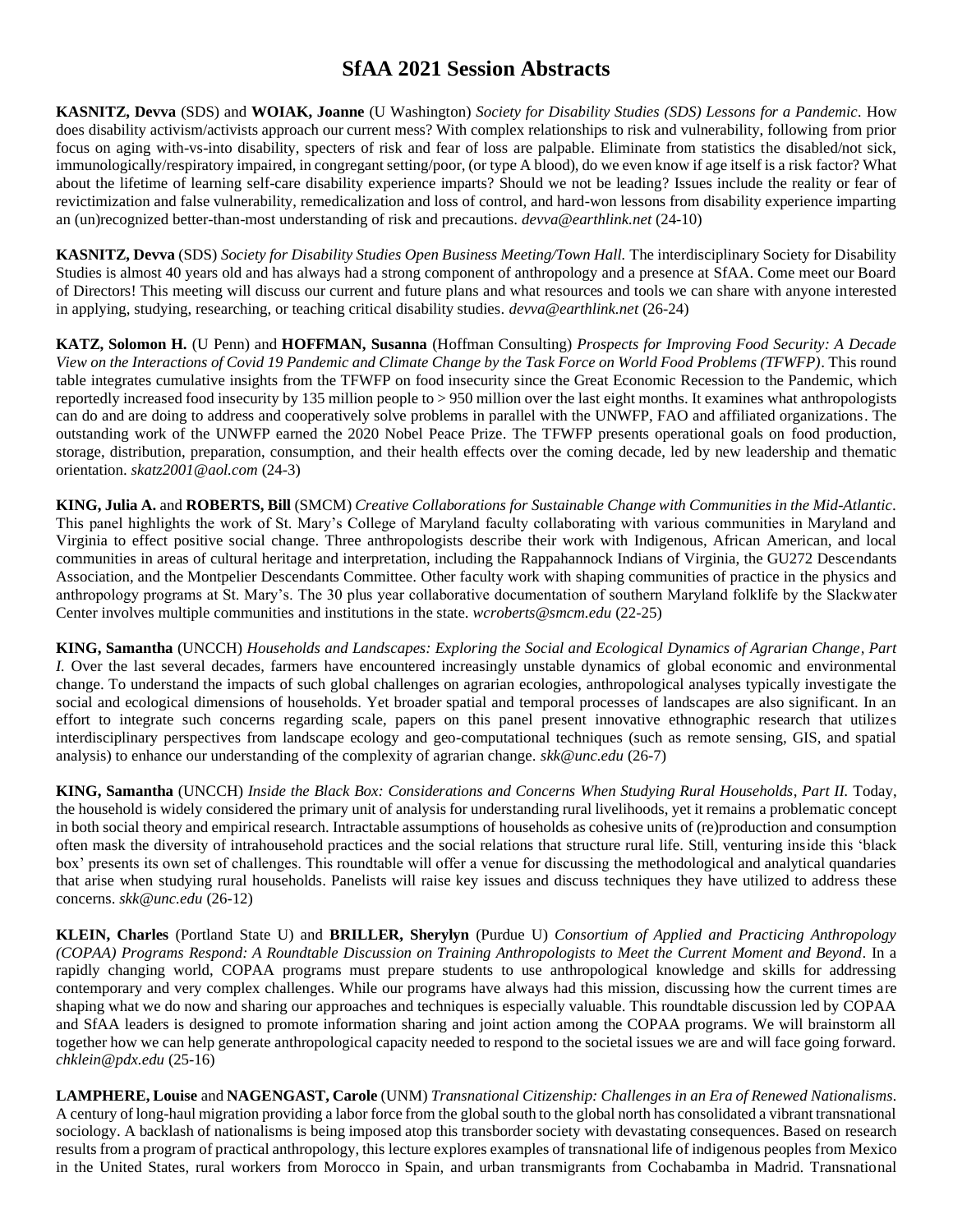citizenship emerges as a crucial facet of community governance, migrant empowerment and transborder resistance in the context of economic crisis and reemerging nationalisms. (24-16)

**LAROTONDA, Alice** (Brown U) and **WILLEN, Sarah** (UConn) *The Pandemic Journaling Project: Digital Journaling During COVID-19.* The Pandemic Journaling Project is a mixed-methods study and digital journaling platform where participants can document their experiences of COVID-19, writing their own history, in their own words. PJP allows researchers to collect real-time autoethnographic accounts of participants' lives during a once-in-a-century health crisis. The data can be cross-referenced with responses to demographic, health, and political questions, contextualizing the experiences described in journals. Preliminary insights include perspectives on care, political identity, racism, community, and family. Panelists will reflect on PJP's analytical and applied potential, examining how PJP may serve as a model for anthropological research, interdisciplinary collaborations, and new pedagogies. *alice\_larotonda@brown.edu* (23-1)

**LAUFER, Adrian** (OR Coastal Mgmt Prog) *Coast & Community: Enhancing Coastal Management across Multiple Ecologies.* Coastal Zone Management Programs (CMPs) exist within unique intersections of communities, natural environments, and collaborative governance. CMPs' guiding mandate, the Coastal Zone Management Act of 1976, describes nine topics as priorities for enhancement including wetlands, public access, and aquaculture. Each objective exists within social, cultural, and physical ecologies, all of which must be thoughtfully considered by the CMP. During this session, NOAA Coastal Management Fellows will showcase projects highlighting: 1) an enhancement objective and 2) interactions within and between ecologies. As the newest generation of coastal managers, these fellows share fresh perspectives, innovative methods, and enthusiasm for progress. *adrian.laufer@state.or.us* (24-15)

**LEONG, Kirsten** and **KLEIBER, Danika** (NOAA PIFSC), **POE, Melissa** (WA Sea Grant), and **WISE, Sarah** (NOAA AFSC) *Including Cultural Meanings in Marine Management*. Widespread recognition of ecosystems as social-ecological systems has ushered in marine management frameworks that increasingly acknowledge cultural dimensions, e.g. via cultural ecosystem services. However, tools to operationalize many cultural dimensions are lacking. In this session, we first provide an overview of theories and methods inspired by cultural keystone species that are being explored in the Western and Northern Pacific to understand cultural meanings associated with marine species. We then present examples of methods that can be applied to monitoring and decision-making and will close with a 40-minute interactive discussion on insights and questions that still need to be addressed. *kirsten.leong@noaa.gov* (25-18)

**LONG, Rebecca Eli** (Purdue U) *Complex Domains of Equity and Broad Areas of Impact.* The range of issues for which there are concerns about equity is broad, including racial disparities, education, economic status, food security, criminal justice, disabilities, environment, and much more. The ways of achieving equity are equally broad, and the indicator of what is equitable and what is not is not only complex, but there is broad disagreement. This session explores four aspects of this complex, multidimensional issue facing our society today, each of which is controversial in some sociocultural domains. (PR 26-2)

**LUSTIG, Allyza** (USGCRP) *Engaging Anthropologists in the National Climate Assessment: Opportunities and Lessons Learned.* The National Climate Assessment (NCA) is a quadrennial assessment produced by the U.S. Global Change Research Program that captures the latest knowledge on climate change science and impacts in the United States to support decision-making. While climate assessments are inherently interdisciplinary, the NCA has not yet engaged the social science community to its fullest potential. Doing so could enable a deeper understanding of the social, ecological, cultural, and physical systems surrounding climate change and more actionable research. At this panel, anthropologists will share their experiences with working on assessments and discuss opportunities for NCA engagement. *alustig@usgcrp.gov* (25-20)

**MA, Qingyan** (Memorial Sloan Kettering Cancer Ctr) and **MILLER, Maureen** (Columbia U) *Transforming Post-Pandemic Healthcare, Office, and Home Workplaces.* COVID-19 wreaked havoc on healthcare, office and home workplaces. Working from home became standard for many. Yet, the lack of community, of serendipitous information sharing, and of a clear delineation between work and home, create yearnings to be onsite. Ideally not the old office, but a better office attuned to the new work rhythms and needs of employees. This panel brings together those who work in infectious disease, user-experience, built environment, technology and artificial intelligence, all of whom and which are contributing to notions of the nascent, responsive post-pandemic work environment. *mm35@caa.columbia.edu* (22-17)

**MALEFYT, Timothy** (Fordham U) and **BRIODY, Elizabeth** (Cultural Keys LLC) *Women, Consumption, and Paradox: Maryann McCabe's Contribution to All of US.* This panel celebrates the career and lasting impact of Maryann McCabe who peerlessly exemplifies the gathering theme of the SfAA conference in linking communities, peoples and realities for the betterment of our discipline. The panel will highlight her work as corporate anthropologist and academic colleague in which she brought forth myriad new realities: linking corporate leaders with everyday practices of consumers; aligning anthropologists seeking work in the field of applied anthropology; innovatively mixing tools and methods in consumer research. Speakers assembled will provide discussions and testimonials reflecting on her influence and impact in their careers and personal lives, and what her legacy means for posterity. *Timothy.malefyt@gmail.com* (23-2)

**MARCETTE, Jana** (iEMBER & MSU-Billings) and **CAMPBELL-MONTALVO, Rebecca** (UConn) *Inclusive Environments and Metrics in Biology Education and Research: New Research Collaborations to Address Inequality*. The inclusive Environments and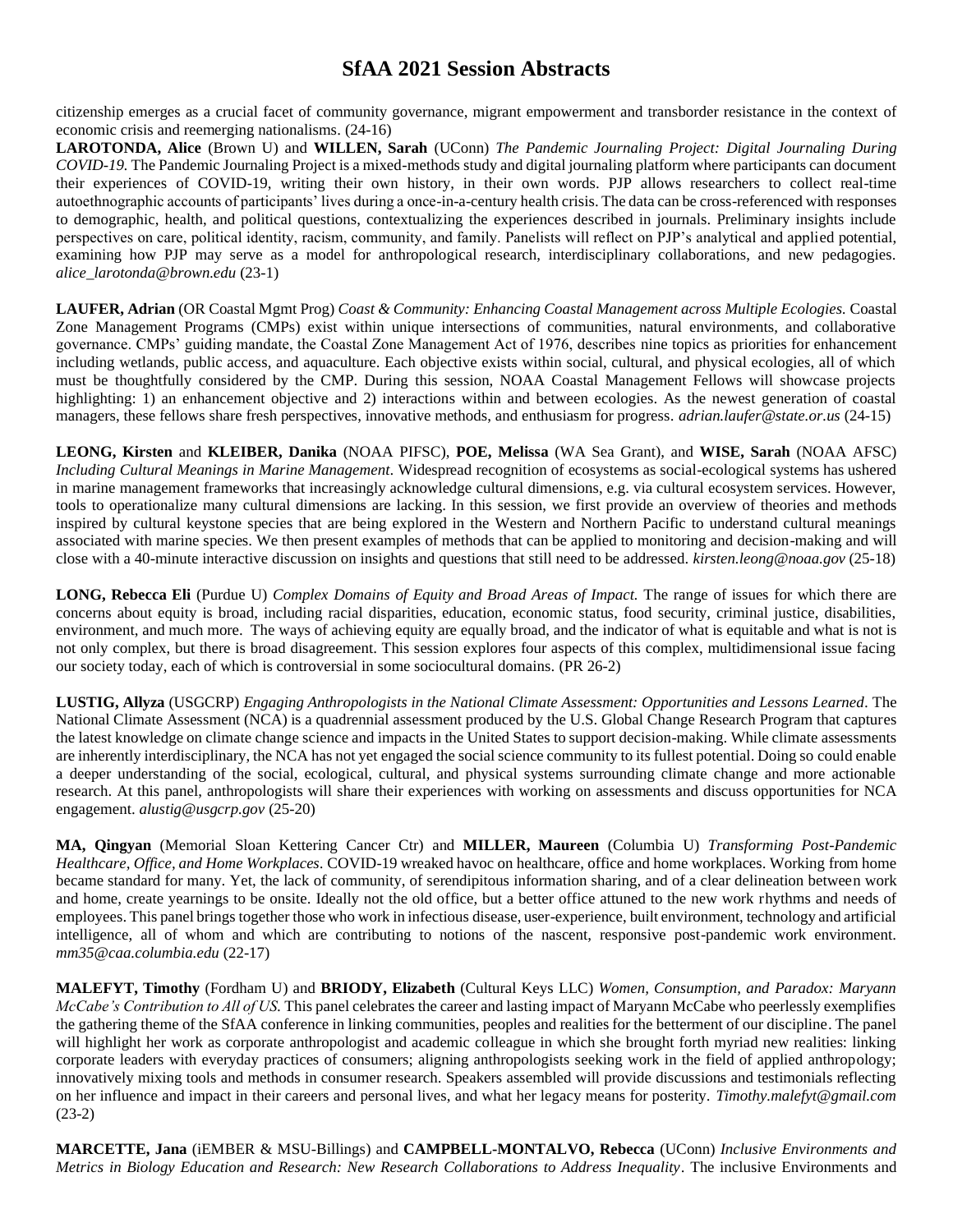Metrics in Biology Education and Research (iEMBER) Network strives to improve biology education for learners that are often traditionally excluded from the field. We are building a network of people who are researchers, educators, and change-makers from a variety of perspectives to broaden participation in biology education research. In this session (complementing our SFAA workshop please join us), new and established iEMBER members discuss their projects, including how their collaborations are going and how their research is unfolding. *jana.marcette@msubillings.edu* (25-21)

**MATTHEWS, Elise** (U Regina) *Inclusive Constructions of Culture, Identity and Disability in Scholarship and Practice, Parts I-II.*  How does the social science literature represent the experiences and identities of diverse and vulnerable people, such as those living with acquired brain injury, immigrants facing family separation at the US-Mexico border, and Indigenous children and adults living with disabilities? How do we support the well-being of adults living with intellectual and developmental disabilities in the community? How can we measure health professional students' competence in identifying and reducing inequities in health care access? These papers advocate for inclusive scholarly constructions of, and practices with, marginalized populations, taking into account intersubjective meanings shaped by local geographical, political, and socio-cultural contexts. *elise.matthews@uregina.ca* (25-19), (25-24)

**MCDONALD, James** (U of Montevallo), **HERCKIS, Lauren** (Carnegie Mellon U), and **FOSTER, Brian** (Emeritus, U Missouri) *Capstone Session on Anthropology of Higher Education.* TIG business and open discussion. *jmcdonald@montevallo.edu* (23-19)

**MCILVAINE-NEWSAD, Heather** (WIU) and **HOFFMAN, Susanna** (Hoffman Consulting) *Marginalized, Forgotten, and Resilient: Discounted Communities and Disaster Recovery.* Disasters and subsequent recovery efforts often reinforce social inequality and marginalization. However, in times of large-scale crisis, like the COVID-19 pandemic, the need to feel a sense of solidarity with one's community may also increase. Papers in this session offer examples of unique types of community solidarity, as divisions between communities temporarily disappear or become less salient as people attempt to help those in need, regardless of the lack of any previous social ties. *h-mcilvaine-newsad@wiu.edu* (23-15)

**MCKEE, Emily** (NIU) *The Future Now: Investigating the Temporal Politics of Environmental Projects*. In an era of heightened anxiety about near- and long-term environmental changes, this session examines how different framings of the future, both deliberate and implicit, shape contemporary environmental engagements. Drawing from geographies across Egypt, Indonesia, the United States, Palestine, Israel, and the Canadian arctic, the panel investigates how visions of the future prompt people to reshape current relationships with place and with each other. How do future visions guide environmental priorities, shape the political lives of technologies, and impact people's expectations for truth claims? And how does power matter for the opening and closing of different future visions? *ekmckee@niu.edu* (24-20)

**MERKEL, Richard** (U Virginia) *Negotiating Culture in the Rural Opioid Crisis*. Medical anthropology highlights conflicts between and efforts to combine biomedicine and local health ways. Works that describe the process of negotiation and compromise between biomedical and local approaches are less discussed. What are the processes of negotiation and compromise that occur as these forms of knowledge and power interact? What ethical dilemmas arise during the course of these negotiations? This session examines the ways that diverse rural healthcare stakeholders challenge institutional procedures through their efforts to provide substance abuse care; provoke and address emotional reactions - anxiety, mistrust, hurt, and anger - naming the assumptions of particular cultural contexts. *rlm3u@virginia.edu* (22-24)

**MONTEITH, Daniel** (UAS) *Indigenous Knowledge in Community Anthropology Projects in Southeast Alaska*. The panelists are anthropologists working with communities on a variety of projects in Southeast Alaska to integrate indigenous knowledge in contemporary settings. Projects discussed will involve programs and agencies pertaining to medical and health issues, subsistence activities and laws, and education. The panelists are anthropologists working in a variety of settings including tribal entities, community organizations, and the University of Alaska Southeast to incorporate indigenous knowledge in their programs. *dbmonteith@alaska.edu* (24-24)

**MOOLENAAR, Elisabeth** (Regis U) *Converging Crises: Anthropology at the Intersection of Extraction, Climate, and COVID-19.* While the healthcare and economic implications of COVID-19 have received considerable attention in the media, its implications for extraction and climate remain underexposed. COVID-19 both reveals and creates multiple ongoing social crises, manifested in debates about energy sovereignty, energy poverty, energy insecurity, and environmental injustice. While the pandemic has highlighted experiences of intersecting vulnerabilities, the crisis also offers an opportunity to address these vulnerabilities. This panel will explore connections between COVID-19 and energy production/consumption, extraction, climate, and environmental justice. It investigates these matters for populations affected, from the perspective of the researcher or practitioner, and/or as they inform each other. *emoolenaar@regis.edu* (26-2)

**MOOLENAAR, Elisabeth** (Regis U) *Sharing Ideas & Joining Forces: Connections, Intersections, and Collaborations among Extraction & Environment, Risk & Disaster, and PESO.* After our inaugural successful multi-TIG/PESO roundtable in 2019, this year's roundtable seeks to further stimulate connections, intersections, and fruitful collaborations. Leading an open discussion with attendees involving a flash presentation, a panel of chairs from the interest groups and PESO will share highlights from their interest groups at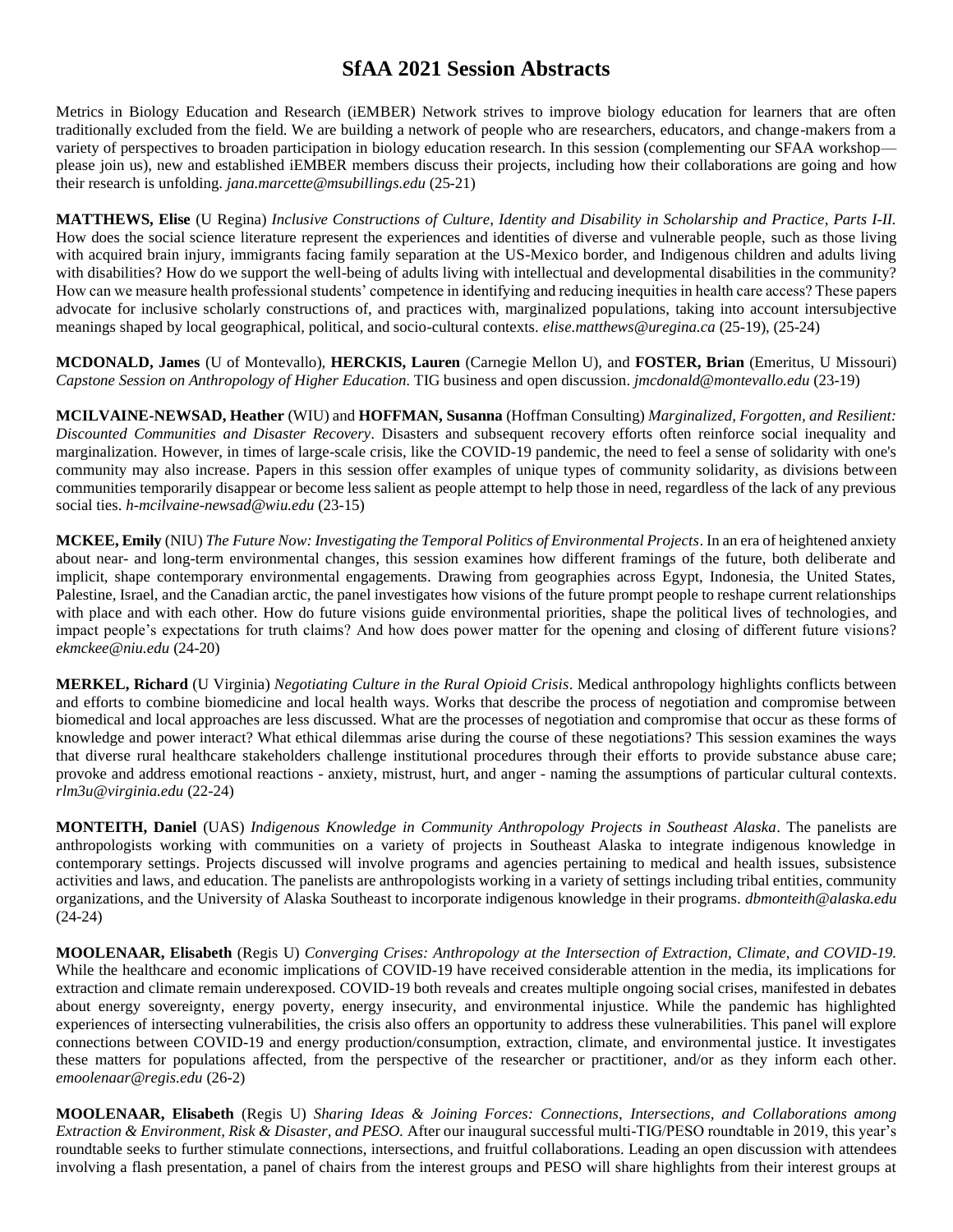our 2020 meeting and explore new ideas and common threads. Additionally, panelists and attendees will consider the intertwining of research and other work in applied anthropology between the TIGS and PESO, and with human rights and social justice. *emoolenaar@regis.edu* (22-15)

**MORRIS, Chad** (Roanoke Coll) *Getting the Word Out: Contemplating the Future of SfAA Publication and Communication.* How can SfAA most effectively reach its membership in the midst of changing communications technologies and a deluge of electronic information? How can our international Society best promote discourse between members? Are there important communicative niches that our existing journals might be able to explore, or that call for new publication endeavors? How can our publications and communication tools better contribute to organizational stability? Recent months have brought new communication challenges - and potential solutions - to our collective attention. Please join the conversation with representatives of our Strategic Planning and Publications Committees as we brainstorm effective means of connecting and sharing our work. *cmorris@roanoke.edu* (22-2)

**MORRIS, Richard W.** (MGI) *After-Action Review of the 2020 Census: Lessons for Practice*. The 2020 Census occurred amidst public health crisis, social unrest, ideological conflict, and diplomatic wrangling which disrupted Census operations despite 11 years of rigorous preparation. Two questions pertain: 1) How can practicing anthropology help detect, prevent, and respond to events which affect coverage and data quality in survey research?; and 2) How is sociocultural knowledge best integrated into census operations and training? In this moderated roundtable, anthropologists with census experience will conduct an 'after-action review' — examine the plan, establish what occurred, find divergence from plan, and postulate different approaches — while a discussant gleans lessons for policy, operations, and training. (25-11)

**MORRISON, Sharon** (UNCG) *Immigrant and Refugee Community Youth Responses During COVID-19.* With its emergence, the COVID-19 pandemic has crippled U.S. communities and disproportionately impacted ethnic minorities. Immigrant and refugee households fall within those experiencing severe economic hardships resulting in food insecurity, evictions, social isolation and exclusion from prevention and health care services. With older adults and those with comorbidities experiencing a higher disease toll, the fight against the pandemic rests largely on the shoulders of their youth. The presenters in this session will highlight case examples from ethnographic work examining next-generation youth responses, and mobilization that demonstrate empowerment approaches to community crisis management. *sdmorri2@uncg.edu* (24-8)

**MUNDELL, Leah** and **HARDY, Lisa** (NAU) *Anthropology's Contribution to Research and Action on Covid-19*. In 2020 researchers across the globe have quickly embarked on data collection, documentation, and implementation related to COVID-19. Our panel will discuss participants' current COVID-19 research, including the politics of the American COVID-10 response, narrative strategies for interpreting the COVID-19 experience, perceptions and experiences of changes to opioid treatment under COVID-19, and communication needs of the Deaf community during COVID-19. With a focus on health equity, inequality, social justice, policy, and future pandemic response, participants will share needs and ideas for turning research into practice for better futures related to global crises and COVID-19. *leah.mundell@nau.edu* (24-13)

**NAIDU, Prash** (Arcadia U) and **WORL, Jessica** (Davidson Coll) *Calculating Futures: The Afterlives of Environmental and Health Monitoring*. This roundtable brings together environmental studies scholars to discuss the role of environmental monitoring in evaluating risk and combatting public health discrepancies and environmental racism. While our research contexts vary, from mining and petrochemical pollution, climate change adaptation, citizen science, sustainable fisheries management, and financial markets, we are driven by our shared anthropological and critical science studies perspectives to examine how scientific metrics, including risk assessment and monitoring, act as calculative devices that set the conditions for how we come to know risk and the interventions imagined to address disparities. *naidup@arcadia.edu* (25-25)

**NUÑEZ-JANES, Mariela** (UNT) *Nurturing Critical Consciousness in Times of Urgency: The Case of a Bilingual Homework Hotline.*  We came together as professors, administrators, and teachers to ask the question, how can we help families and students in Bilingual/ESL programs navigate the schooling challenges brought by COVID-19? Our discussions crystallized in a bilingual homework hotline involving college students and classes to leverage our knowledge, networks, and academic privilege in ways that could be of use to bilingual families and students. We will engage in reflective dialogue to discuss how we took collective action, how we nurtured various elements of critical consciousness, and what lessons we draw from our collaboration for future research and practice in anthropology and education. *mariela.nunez-janes@unt.edu* (25-14)

**ORTIZ, Cristina** (UMN) *Fly Over Anthropology*. Although the assumption has often been that the ideal spaces to consider culturally diverse and marginalized populations in complex, stratified societies are urban and suburban contexts, anthropologists in rural U.S. communities are uniquely positioned to see such issues play out in the lives of rural residents. This panel gathers scholars of and from rural spaces to share insights about how rural people confront issues like health, climate change, gender & sexuality, immigration, and shifting strategies of agricultural production. This panel seeks not only to theorize rural anthropology but also to highlight the scholarship by and about historically underrepresented groups. *cortiz@morris.umn.edu* (25-23)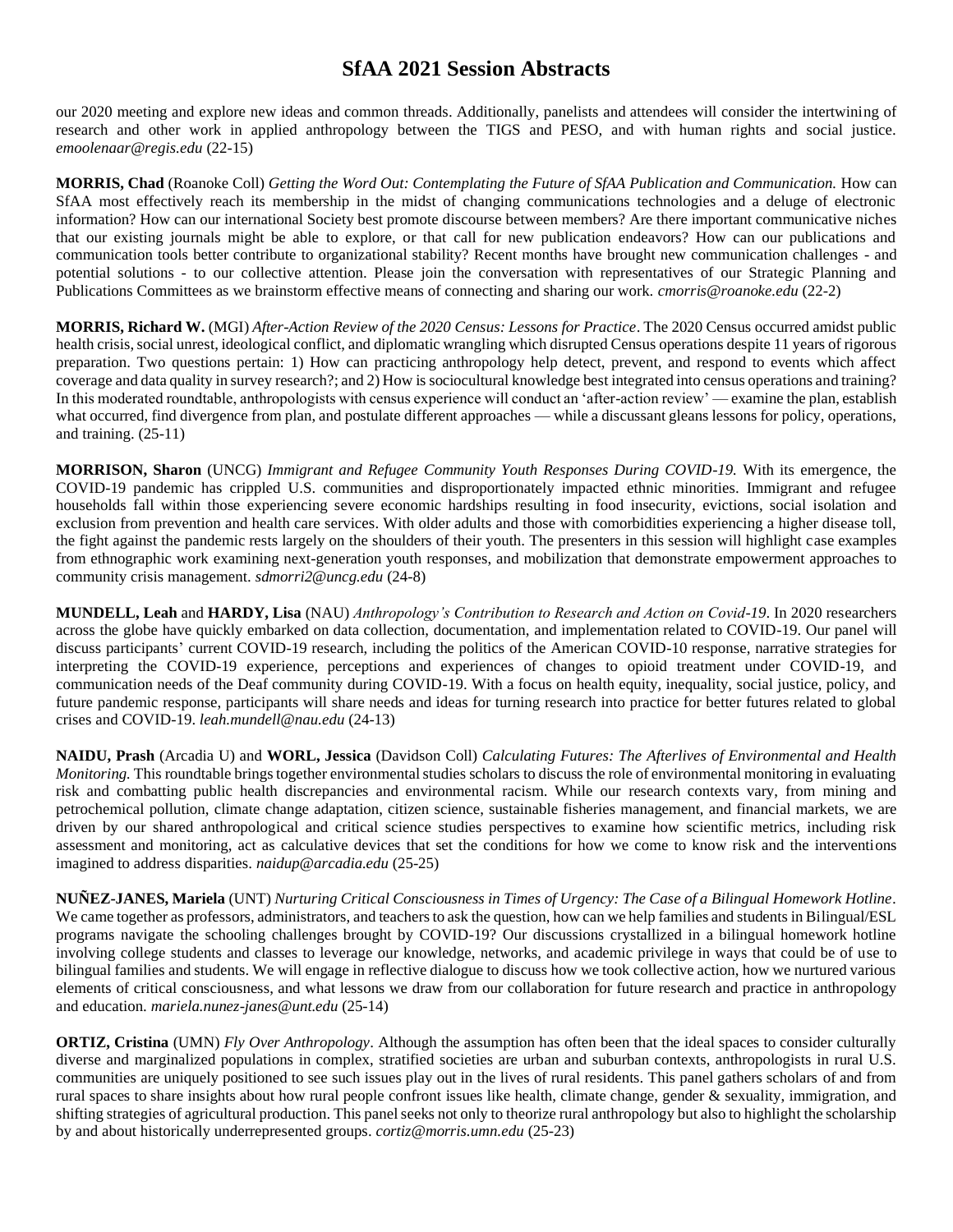**OTIENO, Alex** (Arcadia U) *The Ever-Changing Ways of Delivering Instruction.* Instruction is the core of higher education in all sectors, ranging from community colleges to research universities. But it varies greatly by sector, discipline, and profession. And technological, global, cultural, economic, political, and other dynamics are having profound effects on how it is delivered. This session addresses several such complexities, including a discursive approach to antiracist pedagogy, managing cultural issues resonant with STEM programs, community engaged research on ameliorating Maternal and Infant Health disparities, and coping behaviors needed to address the conflicts of cultural capital and acculturation of first and second generation immigrant students. (PR 26-14)

**PAOLISSO, Michael**, **VAN DOLAH, Elizabeth**, and **MILLER HESED, Christine** (UMD), **JOHNSON, Katherine** (Nat'l Inst of Standards & Tech) *Building Resilience through Collaboration: The Deal Island Peninsula Partnership*. The Chesapeake Bay rests on the mid-Atlantic coast of the United States and is very vulnerable to sea-level rise. Located on the lower eastern shore of the Chesapeake Bay, Deal Island Peninsula is 26 square miles of low-lying coastline and home to approximately 1,000 people. Much of the peninsula is prone to coastal storms, tidal inundation, roadway flooding, and shoreline erosion. Begun in 2010, the Deal Island Peninsula Partnership (DIPP) seeks to increase the resilience of the peninsula's communities and environment to cultural, socioeconomic, political, and ecological change. DIPP's goal is to build a diverse network of stakeholders from the local communities, county and state governments, universities, and nongovernmental (NGO) civic and environmental organizations. DIPP relies on collaborative learning and applied anthropology to tackle potentially contentious social-ecological issues such as climate change. (24-6)

**PITCHON, Ana** and **SCULL, Charley** (Facebook) *Adaptation, Agility and Transferrable Skills: Creative Pivoting in Covidian Times, Part I.* The time of Covid has caused us to re-evaluate our assumptions about how work can and should be done. We've learned which parts of our practice are non-negotiable and we've seen constraints of the moment spark new and creative ways of working. Our ability to pivot and adapt in our practice and careers is more critical now than ever. This roundtable features both beginning and seasoned practitioners from a variety of backgrounds and geographies discussing how they have maintained relevance and rigor in their work. Visual and linguistic thinkers abound, so sensitivities to language, video and photographs are session treats. (27-5)

**POMEROY, Carrie** (UCSC) *Places and Policies: Who Is Impacted and Why?* This session includes papers that address the connections - and disconnections - between policy and practice in coastal and marine contexts and the implications for associated communities on three continents. *cpomeroy@ucsc.edu* (25-3)

**PUCKETT, Anita** (VA Tech) *Place, Continuity, and Environmental InJustice in Appalachia: Applied Community Fieldwork as Resistance Strategy against Toxic Threats*. This panel discusses why ethnography is critical to foregrounding the voices of Southern Appalachian residents in multi-generational resistance efforts to stop construction of environmentally destructive energy projects that can literally kill them. Central to these papers is recognition that place attachment is not only crucial to their identity, but integral to survival activities and spiritually sacred, nearly immutable over continuous settlement. Using frameworks of cultural attachment and indigenous cultural landscapes, presenters discuss research methodologies working under imminent community threats to uncover data needed for legal challenges. They explore the role that community participatory ethnography plays in environmental justice strategies. *apuckett@vt.edu* (23-7)

**RAMER, Angela** (HKS Architects) and **MARLEY, Andrew** (Independent) *Embracing Ambiguity and Building Organizational Agency through Alternative Futures.* COVID-19, an unexpected catalyst, has challenged the trope of the "fuzzy front end of innovation." Uncertainty in current times feels increasingly uncomfortable. However, the search for crystal balls, industry experts and easy-button answers fall short of addressing complex social questions and fail to position organizations with agency to determine their own future. Presenters use the Alternative Futures model to explore examples of future scenarios across a variety of industries. Such examples are meant to empower the question-asker to be the idea-maker and solution-architect, able to identify possible futures and discuss the ramifications to their industry, organization and community. *aramer@hksinc.com* (26-21)

**REISINGER, Heather Schacht** (Iowa City VA & U Iowa) and **KHANNA, Sunil K.** (OR State U) *Road to 100: SfAA's Strategic Planning Initiative Roundtable and Listening Session.* In 2040, the SfAA will turn 100. The SfAA Board has recently constituted a Strategic Planning committee to 1) identify new and innovative funding streams as SfAA seeks a stable and sustained financial foundation; 2) understand the needs of our members work realms and career stages; and 3) explore ways to stay connected as a community, including leveraging technology. Members of the Strategic Planning committee include anthropologists working in academia, practitioners, and members new to the SfAA. We will offer participants an opportunity to directly hear from members of the Strategic Planning committee and share ideas on SfAA's future. We look forward to great discussion and networking opportunities. *heather.reisinger@va.gov* (27-4)

**ROBERTS, Bill** (SMCM) and **NOLAN, Riall** (Purdue U) *What Is the Value of an Undergraduate Anthropology Degree?: Findings from Undergraduate Researchers at Five US Campuses*. This roundtable features moderator(s) who will lead discussions with the American Anthropological Association's Undergraduate Research Fellows and their mentors about recently completed ethnographic research of undergraduates at five American colleges or universities. Discussion will focus on the Fellows' answers to questions that include: Why students choose to major in anthropology; what personal changes student majors experience through their studies; what they talk about doing after graduation; what resources help them prepare for life after graduation. The findings from this multi-sited,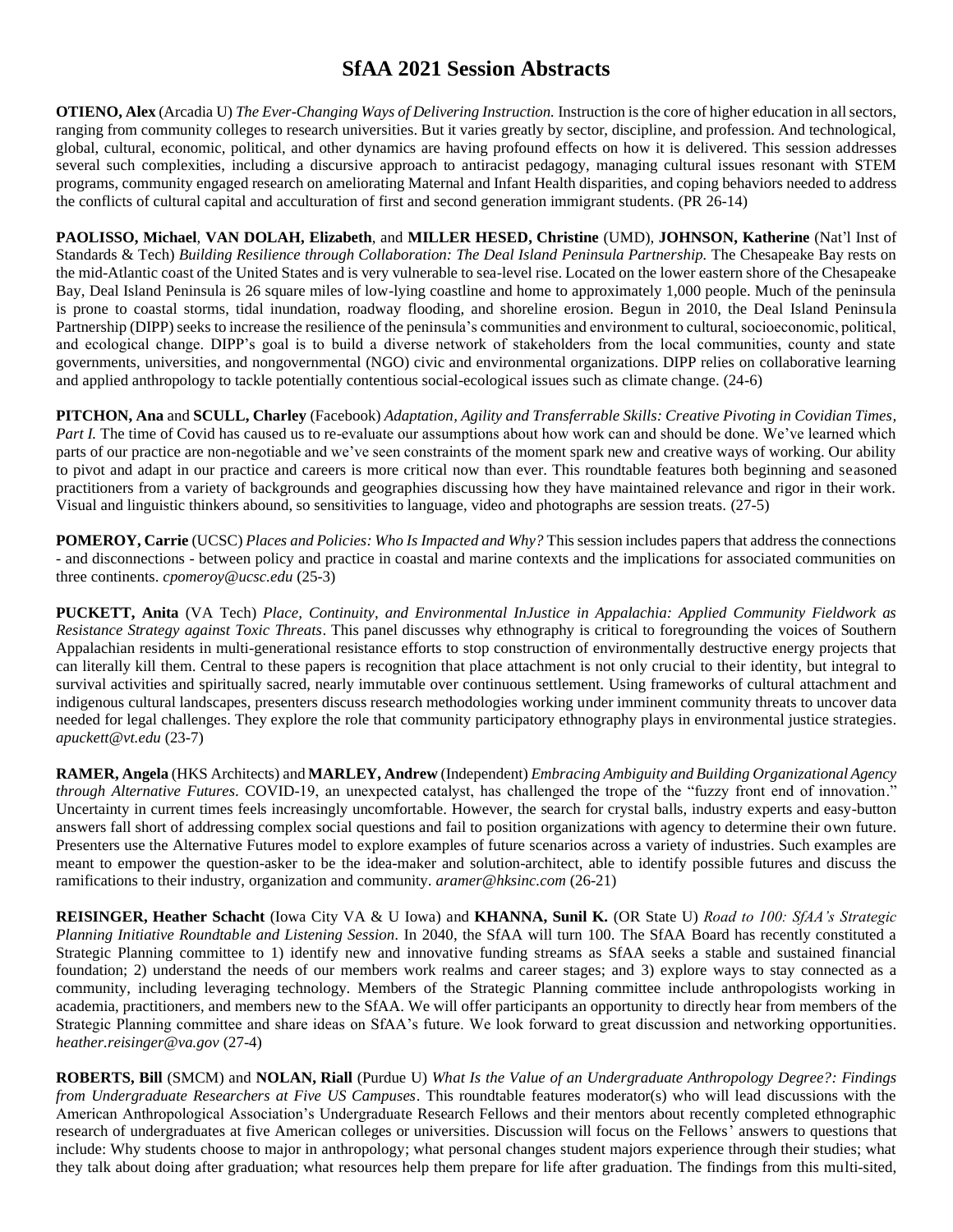mixed methods research project has implications for undergraduate anthropology programs that respond to ongoing concerns about the undergraduate anthropology major. *wcroberts@smcm.edu* (26-14)

**ROBERTS, Bill** (SMCM) *Reflections on the Student to Professional Pathway: Connections between St. Mary's College of Maryland and the University of Maryland College Park*. This session highlights the reflections of anthropologists who "learned anthropology by doing anthropology" while undergraduates, then pursued professional training in the MA in Applied Anthropology or Masters in Public Health. As alumni of both St. Mary's College of Maryland and the University of Maryland College Park, they reflect on training and mentorship experiences and the transition from undergraduate to graduate level work. The transition from graduate student to professional is discussed, and the way(s) anthropology informs their current work roles. Participants provide feedback to anthropology programs and discuss the value of internships or experiential opportunities for students. *wcroberts@smcm.edu* (24-12)

**RODRIGUEZ, Cheryl** (USF) *Theorizing the Complexities of Black Communities: Race, Culture and Citizenship*. Anthropological Studies of Black people's relationships to places and spaces include explorations of peoples' histories in communities, the impact of race on shifts and transitions in communities, and examinations of the ways that people navigate the constraints of communities. This panel considers Black anthropologists' long-term relationships with Black community research and our understandings of culture and citizenship as contested concepts in Black life. We also attend to questions about making anthropology meaningful and relevant to the people who share knowledge and theories about the places and spaces they call home. *crodriguez@usf.edu* (27-13)

**SAKELLARIOU, Dikaios** (Cardiff U) and **WARREN, Narelle** (Monash U) *Intersectional Approaches to Disability: Convergences and Breaches, Part I*. Research agendas, care practices, and national policies often foreground disability as an exclusive identity, positioning it as a category apart. This panel seeks to question the assumption of disability as a category apart, by specifically attending to the ways it intersects with gender, race, poverty, sexual and gender identities, illness, and age, among several other dimensions. Papers in this panel seek to ask: how does structural disadvantage emerge at the intersections of disability with other social constructs and environments, and what are the convergences and the breaches between the various ways to conceptualise and engage with disability and other identity-based politics? *sakellarioud@cardiff.ac.uk* (PR 22-1)

**SCHENSUL, Jean** (ICR) and **SOKOLOVSKY, Jay** (USF-St. Petersburg) *Loneliness in the Context of Aging Before and During COVID-19.* Loneliness is a subjective state associated with feelings of disconnectedness and sadness related to lifetime losses, unresolved conflicts, past failures and unfinished business with a significant impact on morbidity and mortality. Though ubiquitous, loneliness is more common among older adults especially with dementia. During COVID-19, periods of self-quarantine and lockdown, coupled with the loss of ordinary rituals of daily life and fears of infection have only exacerbated feelings of loneliness in this population. Five papers examine the meaning and experiences of loneliness in older adults both in the US and Mexico, and in caregivers before and during COVID, with implications for intervention. *Jean.schensul@icrweb.org* (24-18)

**SCHUETZ, Tim**, **SRIGYAN, Prerna**, and **RABACH, Kaitlyn** (UCI) *Beyond Environmental Injustice, Parts I-II.* This panel presents an array of research and educational projects designed to move beyond environmental injustice. Presentations will share analytic frameworks for characterizing environmental injustice, creative modes of data collection and visualization, critical concepts, teaching strategies, and infrastructures developed to support collaborative work. The challenge of connecting people across borders, disciplines, race, class, gender and generation will be an important theme. Presentations and the discussion will also examine how recent developments — the COVID-19 pandemic, expansion of the plastics industry, electoral transitions, and the Black Lives Matter movement, for example — have created new challenges and opportunities for work against environmental injustice. *tschuetz@uci.edu* (PR 23-1), (PR 23-4)

**SCULL, Charley** and **PITCHON, Ana** (Facebook) *Adaptation, Agility and Transferrable Skills: Creative Pivoting in Covidian Times, Part II.* The time of Covid has caused us to re-evaluate our assumptions about how work can and should be done. We've learned which parts of our practice are non-negotiable and we've seen constraints of the moment spark new and creative ways of working. Our ability to pivot and adapt in our practice and careers is more critical now than ever. This roundtable features both beginning and seasoned practitioners from a variety of backgrounds and geographies discussing how they have maintained relevance and rigor in their work. Visual and linguistic thinkers abound, so sensitivities to language, video and photographs are session treats. (27-10)

**SEAMAN, Aaron** (U Iowa) *Moving Aging Research Forward*. The COVID-19 pandemic has made painfully clear the precarity that older adults across the globe face in terms of health, finances, sociality, and more. It has given unique insight into the experiences of older adults and revealed that issues commonly understood as aging related affect us all. In the face of the pandemic, older adults and those who care with and for them have creatively sought solutions. This roundtable discussion, led by AAGE and SfAA leaders, will marshal the awareness and energy of the current moment to develop an action plan for moving aging research forward. *aaronseaman@uiowa.edu* (27-16)

**SEARA, Tarsila** (U New Haven) and **POLLNAC, Richard** (URI) *Evaluating Responses to Natural Disasters in the Caribbean: Methods and Results, Parts I-II.* Ocean warming associated with climate change has increased the intensity of tropical storms worldwide, impacting human social and cultural adaptations to their destructive impacts. It is important to understand these impacts in terms of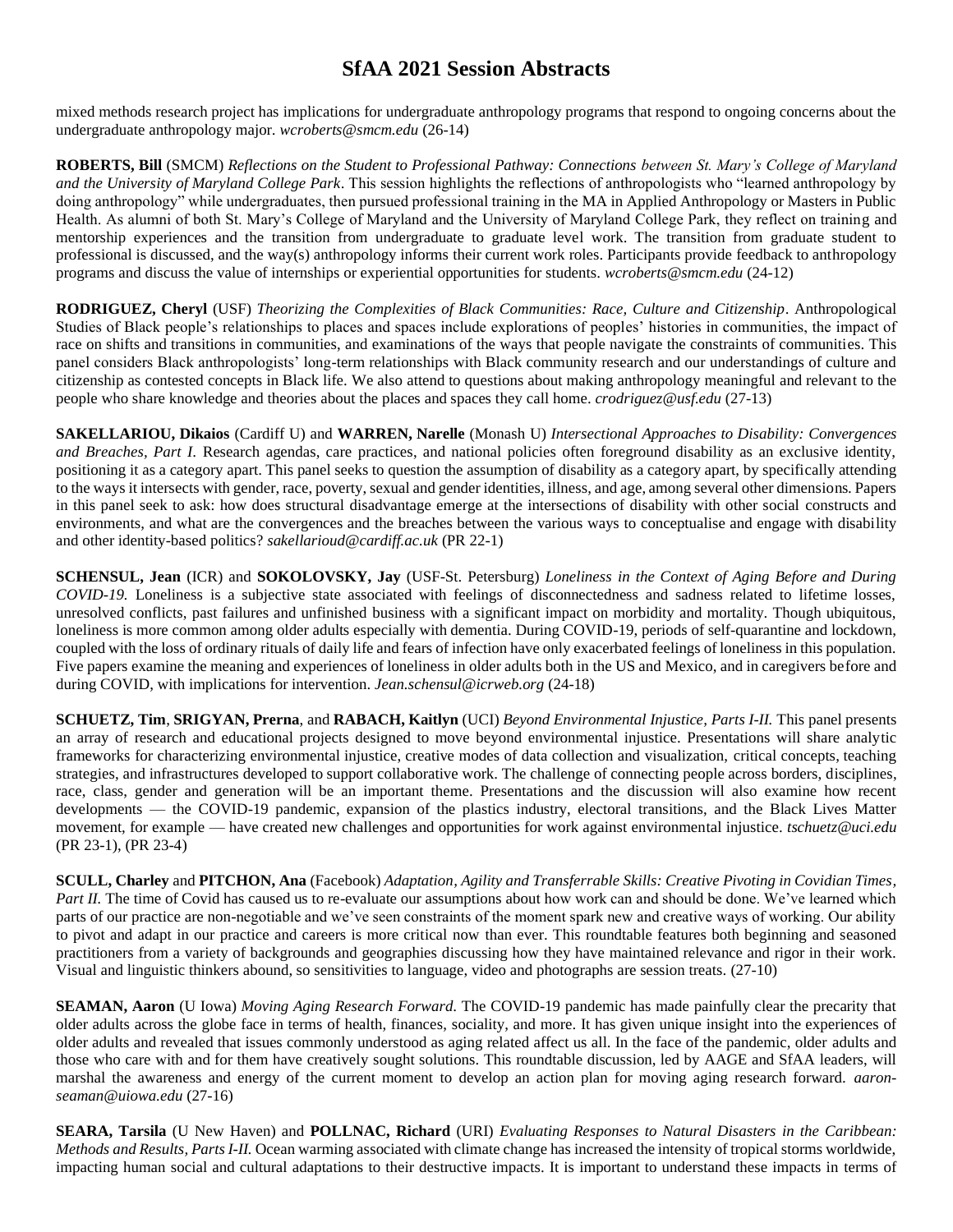human adaptations which influence their relative vulnerability and resilience to natural disasters. This session examines aspects of methods used to assess these impacts and their utility in achieving adequate assessments in several areas in the Caribbean. Recommendations are made concerning the utility of different methodologies. *pollnacrb@gmail.com* (25-5), (25-15)

**SHAFFER, L, Jen**(UMD) *Uncovering and Recovering Missing Links in Human-Wildlife Relationships*. Our relationships with wildlife bind human culture and society to physical nature in tangible and intangible ways. Diverse formal and informal institutions regulate the give and take across these links; influencing how we value and interact with wild animal species across space and through time. Increasing anthropogenic pressures are altering human-wildlife relationships and creating opportunities for new positive connections even as we risk the loss of fundamental interactions that support the health and well-being of all species. This panel explores humanwildlife relationships through an ethnographic lens, revealing the importance of these interactions in linking ecologies for a more sustainable world. *lshaffe1@umd.edu* (24-25)

**SHRESTHA, Milan** (ASU) and **NAZAREA, Virginia** (UGA) *The Agricultural and Ecological Anthropology Legacy of Robert Rhoades, Parts I-II.* From the adaptive capacity of indigenous cultures and global diasporas, to the diversity of mountain agriculture, to the resilience of farming and gardening in the US South, Robert Rhoades' work has influenced scholarship and applied projects in agricultural and ecological anthropology. In this session, we celebrate Rhoades's influence and legacy by exploring an overlapping theme: how people around the world are negotiating and navigating an increasingly complex world and how anthropological understanding could play a critical role on it. The presenters will examine the complexity of food security, global displacement, biodiversity loss, climate change and other sustainability challenges. *milan@milanshrestha.com* (PR 22-10), (PR 22-13)

**SMITH, Sarah**(Rutgers U) *Meeting the Challenges of the COVID-19 Pandemic: Effects On and Adaptations Of Commercial Fisheries, Fishing Communities, and Fisheries Researchers.* The seafood industry globally has been especially impacted by the COVID-19 pandemic, including through disruptions to seafood supply chains, decreasing exports and demand for seafood, and limitations on fishermen's ability to go fishing because of social distancing requirements, all of which impact fishermen's livelihoods and well-being. Simultaneously, fishermen are demonstrating resilience through finding novel ways to adapt to the changing circumstances dictated by the pandemic. This session will address the many ways in which fishermen are affected by and responding to the challenges brought about by the pandemic in different fisheries, as well the ways in which researchers are documenting these impacts. *sarahlindleysmith@gmail.com* (24-17)

**SPEARS, Jenessa** (Consilience Group LLC) and **RODRIGUEZ-MEJIA, Fredy R.** (Augustana Coll & Purdue U) *Anthropology and the Ethics of Design*. Design has become an important field for anthropological employment, but there are striking differences between design and anthropology. One of those differences is ethical: traditional designers have no professional code of ethics. This panel examines recent efforts to develop design as an ethical practice directed at social justice, efforts that are aligned in many ways with anthropological efforts for collaborative research, ethnography, and community development. This session highlights the work of panelists who are either teaching or working in some facet of design / UX / development and explores the implications of an "ethics of design" from an anthropological perspective. *jenessa@consiliencegroup.com* (24-22)

**STOFFLE, Richard** (U Arizona) *Reconnecting People, Tigers, Wolves, and Marching Bears with Homelands, Parts I-II.* The papers in this session talk about how anthropologists through ethnographic studies have helped people to reconnect with traditional lands that have also been inhabited by tigers, wolves, and marching bears. Forced relocation occurs when people, fauna, and flora are unwillingly removed from homelands or when they no longer can uphold traditional land use, thus causing disconnections with the plants, animals, and special places. When people return to their homelands or they demand their place, this may be called decolonization. When animals and plants return it is called re/wilding. These papers document how applied anthropology has served to reconnect nature and people in homelands. (22-3), (22-8)

**STOREY, Angela** (U Louisville) and **SHEEHAN, Megan** (CSBSJU) *At the Frayed Edges of Policy: Practices and Engagements as People and Policies Meet.* This panel interrogates sites in which individuals, organizations, and communities engage with the nebulous margins of state and local policies. Papers ethnographically explore spaces in which interactions seem guided or shaped by laws, regulations, or policy-based rhetoric and norms, but in which a clear line between policy-making and human impact is harder to trace. As the frontiers of policy continuously expand (Shore & Wright 2005), the implications of policy and its enforcement often become the backdrop of everyday life. This panel asks: how and where do the frayed edges of policy come to be visible, actionable, and contested? (27-17)

**STRAFFON, Larissa Mendoza** (SapienCE U Bergen) *Revisiting Complex Cognition: Evidence from Stone, Fire, Glue, and Symbol-Making Technologies, Parts I-II.* Recent finds of older-than-expected and multi-species origin of complex technologies such as composite tools, fire-making, birch and ochre processing, intentional marks, and ornamentation, have rekindled the debate surrounding the when, how, and why did humans acquire so-called "modern" cognition and behavior (Zilhão, 2019). The aim of this session is to reassess whether and to what extent can we support inferences based on archaeology to reconstruct the evolution of hominin cognition. We will discuss perspectives from different technologies, regions, and periods. *larissa.straffon@uib.no* (23-3), (23-8)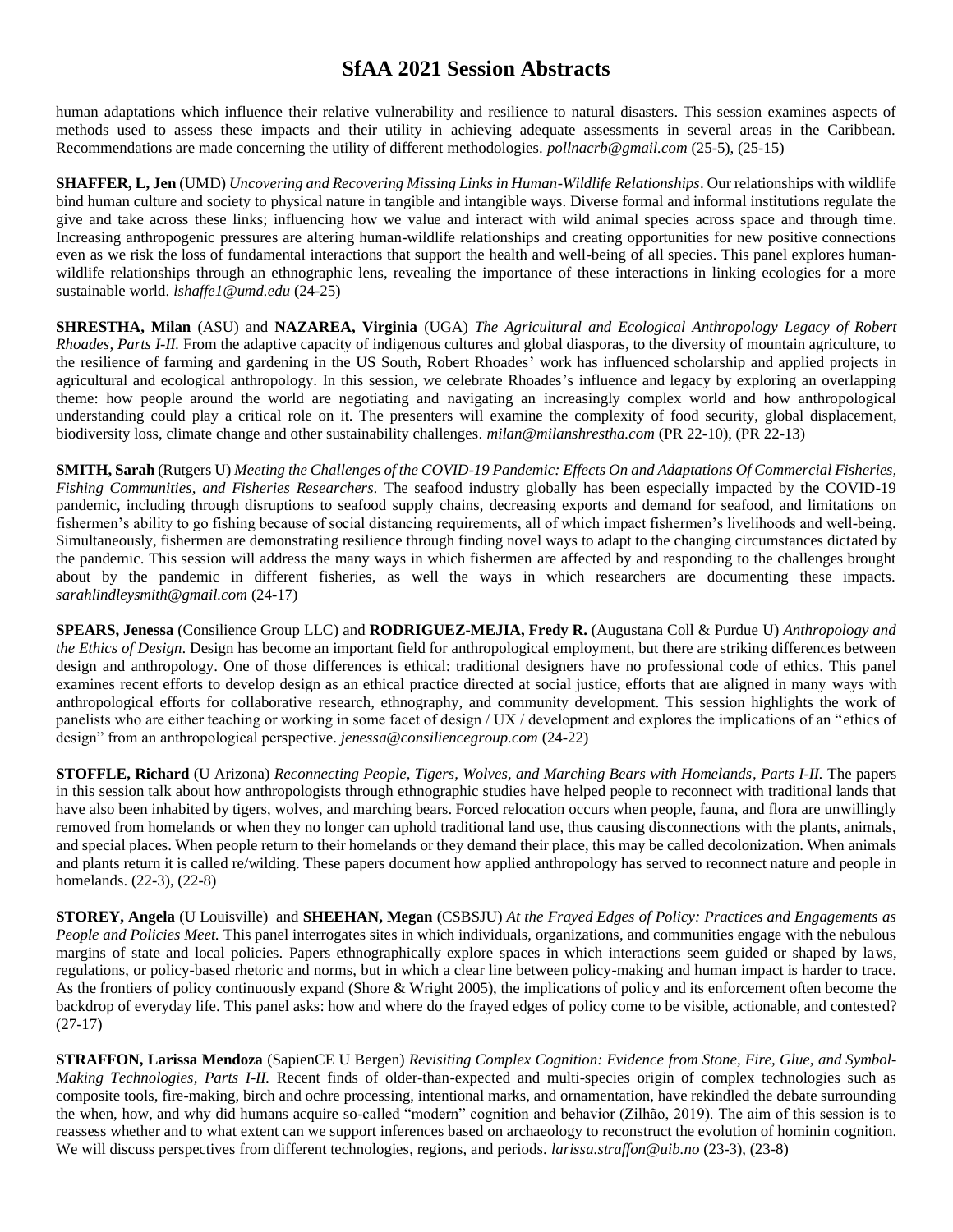**STRONG, Adrienne** and **COGBURN, Megan**(UFL) *Thinking With and From Nurses and Nursing: Issues for Applied Anthropologists and Health Professionals, Parts I-II.* While care is an important component of nursing, focusing on care can blind us to other generative aspects of nursing and nurses' own needs. Nurses are innovators and creators; labor organizers and antiracist advocates; scholars and leaders. On the frontlines of pandemics, and in ordinary times, nurses risk their safety and jobs, acting as whistle-blowers, advocates, and the last line of comfort for many patients. Reflecting on anthropology's involvement with nursing, this session invites us to think with and from nurses to move beyond an ethic and analytic of care to build on more complicated engagements with this dynamic field. *adrienne.strong@ufl.edu* (26-20), (26-25)

**STULL, Donald** (U Kansas) and **GRIFFITH, David** (ECU) *Covid-19 across the Food Chain*. "Essential workers" across the food chain cannot avoid workplaces only minimally modified to prevent the spread of Covid-19. Food-chain workers labor long hours in close quarters under precarious employment conditions, subject to extreme levels of labor control that manipulate race, gender, and legal status. Presenters describe how the current pandemic influences lives and livelihoods of farmworkers, workers in the dairy industry, and those in meat, poultry, and seafood processing. Discussion will include how food-chain structure and government policy place workers at high risk, what Covid-19 has meant for workers' attempts to organize, and how the pandemic intersects with the history of labor across the food chain. *stull@ku.edu* (22-9)

**STUMPF-CAROME, Jeanne Marie** (Kent State U-Geauga) *The Year That Never Should Have Been: Reflections on the Spread of the COVID-19 Pandemic.* The COVI-19 pandemic, as a mirror of social, cultural, and ecological practices, is the focus of our session. Much as COVID-19's own viral impact results in mutations and spillover, we explore various economic and political adaptations as "live" cultures of change. Currently, nationalism, immigration, and tourism are a mix with volatile potentials, certainly under stress. Germany, France, Peru, and governments worldwide are faced with a viral cocktail of old and new issues and politics amid an intrusion without borders and an intruder that does not discriminate. Our session is one possible "temperature-check," amidst the spread, protests, protections and potentials of these developing emergencies and crises. *jstumpfc@kent.edu* (26-22)

**SUNDERLAND, Patricia (Patti)** (CRAstudio) *Blurred Lines in Life and Work*. Participants in this roundtable illustrate, demonstrate, deconstruct, and discuss the contemporary seemingly seismic although also historically recurrent shifting lines and categories of gender, race, and ethnicity. The blurring of the roles and norms surrounding marketing, consumer research, advocacy, research participants and researchers are also in play. Comprised of a mix of those working within, between, and outside the walls of the academy; those beginning careers and those in the twilight years; and collectively with experience living and working across the Americas, Africa and Asia, the roundtable should be lively. It will be further enlivened via art, music, dance, and laughter. *Patti@CRAstudio.com* (22-12)

**SYVERTSEN, Jennifer** (UCR) *Disrupting Medical Anthropology: A Global Roundtable on Transforming the Discipline.* Medical anthropologists strive to disrupt biomedical convention, yet our own discipline is plagued with systemic bias and racism that constrain the possibilities for more radical knowledge production. Theories typically originate in the Global North, regardless of where these "innovations" are applied. Access to this work is often closed to scholars in the Global South, even as they are expected to demonstrate their "knowledge" of the discipline through citation conventions and elite publications. In this roundtable, anthropologists from Cameroon, Kenya, and the United States invite audience members to join a discussion to disrupt disciplinary conventions and reimagine a global medical anthropology. *jsyverts@ucr.edu* (25-21)

**TALKEN-SPAULDING, Jennifer** (NPS) *Tribal Nations of Virginia.* From the piedmont to the coastal plain, the lands and waterways of Virginia are the homeland of seven federally recognized tribes. The Chickahominy Indian Tribe, the Chickahominy Indian Tribe – Eastern Division, the Nansemond Indian Nation, the Pamunkey Indian Tribe, the Rappahannock Tribe, the Upper Mattaponi Indian Tribe and the Monacan Indian Nation all have unique connections to this place lived through the strength of generations. Join this roundtable discussion with several tribal leaders and citizens on a range of topics from ancestral lands to contemporary issues. (22-16)

**TALKEN-SPAULDING, Jennifer** (NPS) *Linking Cultural and Physical Ecologies in National Parks.* Engaging contemporary cultural communities in planning and public programming continues to be an emphasis of the National Park Service (NPS) Cultural Anthropology Program. National Park Service Anthropologists will present case studies from across the country on linkages between national park areas, contemporary heritage and natural resource conservation in collaboration with Mexican American, African American, Native American and other traditionally associated groups. Examples will include storytelling, ethnographic overviews and assessments, interpretive programs, museum exhibits, and resource management and use. (25-1)

**TAMIR, Orit** and **GALLEGOS, Gil** (NMHU) *Modeling the Spread of COVID-19 on the Navajo Reservation*. During Spring 2020, the Navajo Nation made the national and international news due to its extraordinary high rate of COVID-19 infection and death rates. By September, the Navajo Nation was praised for its handling of the pandemic. Meantime, a substantial amount of data on COVID-19 has been collected in the US and around the world. Our inter-disciplinary team of computer scientists, an applied cultural anthropologist, and a chemist collects publicly available data and uses machine learning to distill salient features from existing datasets. The goal is to establish a culturally sensitive model of the pandemic spread on the Navajo reservation. *otamir@nmhu.edu* (24-11)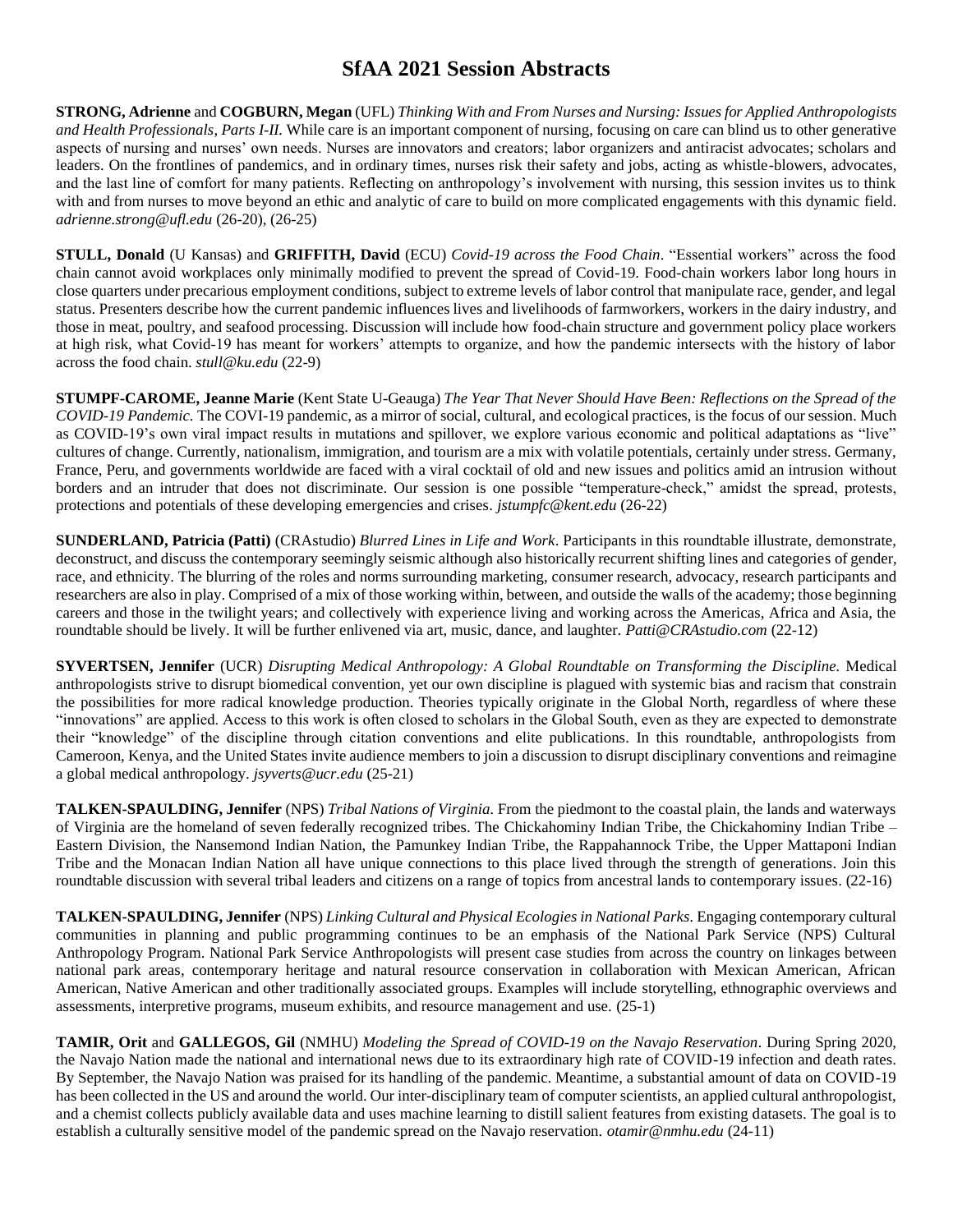**TOWNSEND, Patricia** (U Buffalo) and **MORIMOTO, Ryo** (Princeton U) *Nuclear Waste: Landscapes and Timescapes.*  Anthropologists studying the sites of nuclear waste production and storage find themselves attentive to vast geological and radiological timescapes as well as the ever-shorter news cycles that track political and business cycles and technological evolution. Trained in a fourfield discipline that bridges the hard sciences and the social-cultural, we are uniquely positioned to contribute to public discourse and policy decisions related to this most vexing issue. Panelists working in several countries will briefly introduce the temporalities central their research and respond to questions and comments from each other and the audience. *pkt@buffalo.edu* (PR 25-13)

**TRIBBLE, Anna Grace** (MS State U) *Anthropology and the Role of Policy in Community Responses to Changing Social, Cultural, and Physical Ecologies.* Anthropologists have long studied the role of different global forces and trends in the lives of the communities with whom they work. Policies at the global, regional, national, community, and institutional level function in people's lives, driving shifts in their social, cultural, and physical ecologies. Panelists work with communities in Iraqi Kurdistan, Lebanon, and Uganda. Their research sheds light on issues ranging from multinational sanctions policy in Iraqi Kurdistan, national residency policies in Lebanon, and state development policies in Uganda. Each context reveals communities struggling to function within, adapt to, and resist the power inherent within policy-making bodies. *agt51@msstate.edu* (22-27)

**USCHER, Nancy J.** (UNLV) *Achieving Institutional Wisdom through Cultural Transformation: An Exploration of Strategies for Success*. The broad range of perspectives presented on this panel will illuminate pathways by which an institution can struggle against barriers that prevent institutional growth and evolution. While there is often fear of change within institutional culture, the introduction of strategies to help negotiate the complexities of higher education issues can also instill a sense of hopefulness and optimism among faculty and staff who are exposed to new and open mindsets. This fresh outlook encourages positive momentum, which can lead to creative frameworks for finding solutions to challenges. These experiences, in turn, provide the seeds for cultural transformation and institutional wisdom. (25-4)

**VAN DOLAH, Elizabeth** (UMD) *The Human Dimensions of Wetlands: Research Challenges, Opportunities, and Needs for Building Coastal Resilience to Climate Change*. Climate change is shifting coastal landscapes in dramatic ways, prompting new research, management, and policy interests in nature-based adaptations that enhance wetlands for coastal resilience. Much of this work is driven by strong values for wetland ecosystem services that benefit coastal communities and wildlife; yet it largely under-examines important human dimensions that affect the capacity and willingness of local stakeholders to engage in and benefit from these initiatives. We draw upon research from the Maryland Eastern Shore to share perspectives on future research needs, opportunities, and challenges for integrating human dimensions for more fair and robust coastal wetland resilience work. *vandolah@terpmail.umd.edu* (PR 25-14)

**VARGAS-NGUYEN, Vanessa** and **DENNISON, William** (UMD Ctr for Env Sci) *Integrating Social and Natural Science for Managing Coupled Human and Natural Systems, Part I.* This two-part session focuses on the co-development of an innovative stakeholder-driven tool called COAST Card (Coastal Ocean Assessment for Sustainability and Transformation). Funded through the Belmont Forum, an international partnership that funds environmental change research aiming to remove critical barriers to sustainability, this project brings together researchers from the USA, Philippines, Norway, India, and Japan. The co-development of COAST Card involves different stakeholders including: a) social scientists, b) natural/physical scientists, and c) societal partners (i.e. citizens, industry, decision-makers, non-governmental organizations) to work together to co-produce new knowledge that can serve as foundation for social learning and collective action. *vvargas@umces.edu* (PR 23-7)

**VELEZ-IBANEZ, Carlos** and **CRUZ-TORRES, Maria L.** (ASU) *Honoring the Contributions to Political Ecology in the Works of James B. Greenberg.* James B. Greenberg is a co-founder of the *Journal of Political Ecology* and the author and co-author of six major volumes and numerous articles and chapters which in their entirety examine the impact of global capital on the development and wellbeing of both human populations and the ecosystems that sustain them. Specifically, his most recent work looks both at the effects of larger processes on the historical development of capital, and at local variants of capital that development has spawned. In pursuit of these concerns, Greenberg takes an anthropological approach to credit as a social relationship and as technology of power. His work has influenced generations of anthropologists. *carlos.velez-ibanez@asu.edu* (26-18)

**VESPERI, Maria** (New Coll-FL) and **SOKOLOVSKY, Jay** (USF-St. Petersburg) *Negotiating Citizenship and Diversity in Challenging Times: Research and Careers Informed by Anthropological Approaches to the Study of Aging and the Life Course*. Calls for advocacy, policy shifts and attention to redressing deeply intertwined structural inequalities were thrown into bold relief during 2020. An interactive effort to explore these issues will be led by anthropologists with experience in medical teaching environments, participatory action research, publishing, Native American health, disability studies, and multidisciplinary approaches to teaching about aging. Graduate students and colleagues who want to explore careers, research and publishing opportunities in aging and the life course are invited to share informal but focused discussion on how anthropological perspectives can contribute to a variety of aging-related fields and concerns. *mvesperi@earthlink.net* (26-11)

**VOINOV Alexey**, **ANJUM, Madiha**, and **BAKHANOVA, Elena** (UTS) *Online Tools for Stakeholder Engagement.* The advent of social media and various online tools, creates new opportunities for productive interaction with stakeholders, which can potentially enhance if not substitute some parts of in-person engagement. However, some of the existing platforms (Twitter, Facebook, etc.) when